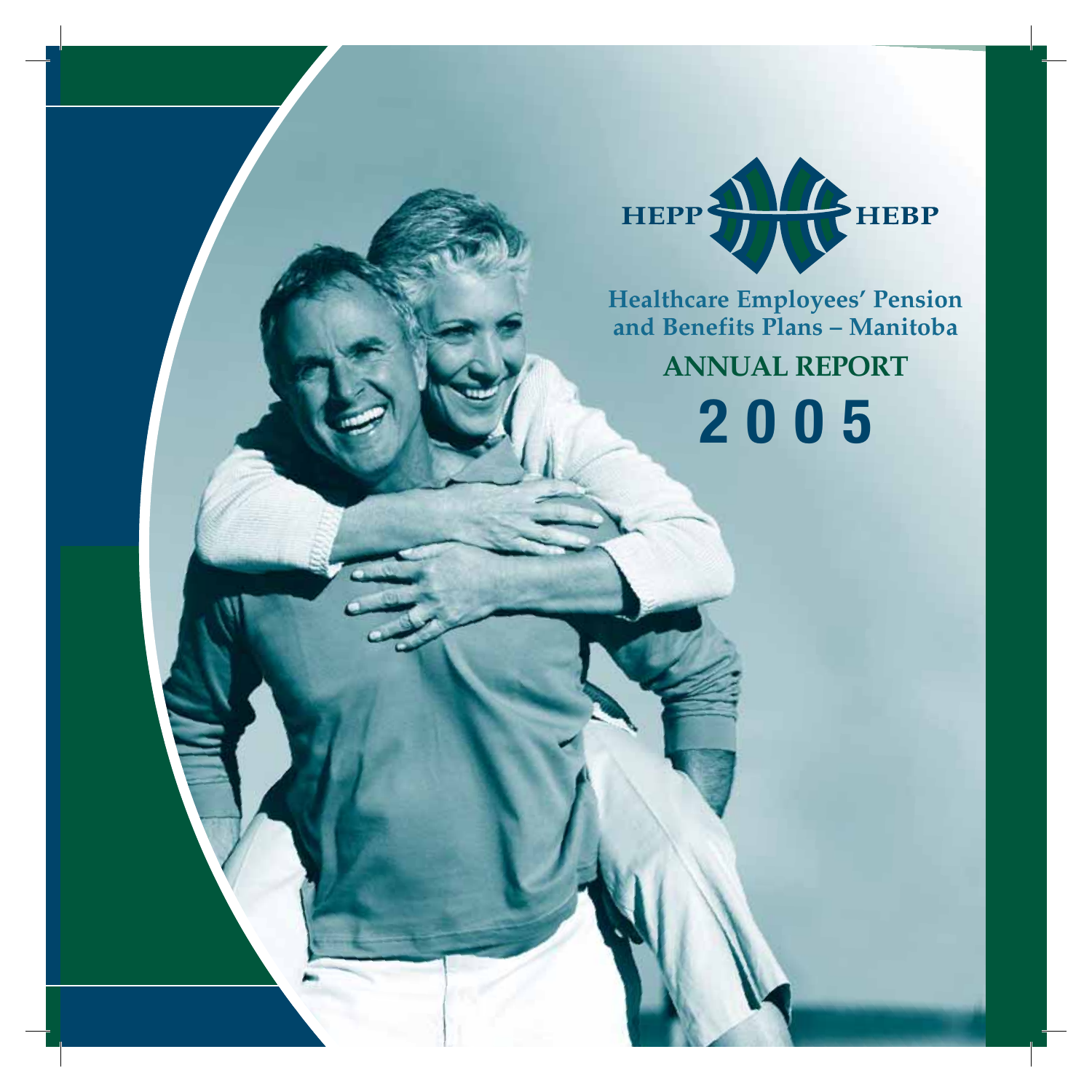# **CONTENTS**

- **1** Our Commitment
- **2** Report from the Executive Management Team
- **4** Management's Responsibility for Financial Reporting

# **5 HEALTHCARE EMPLOYEES' PENSION PLAN**

- **6** Report from the Chair of the HEPP Board
- **7** Governance Structure
- **8** Plan Features<br>**9** 2005 Highligh
- **9** 2005 Highlights
- **11** Actuarial Highlights 2005
- **17** Report from the Director of Investments

# **21 HEALTHCARE EMPLOYEES' BENEFITS PLAN**

- **22** Introduction
- **23** Report from the Chair of the HEBP Board
- 24 Governance Structure
- **25** 2005 Highlights
	- Healthcare Plan
	- Retiree Group Healthcare Plan
	- Dental Plan
	- Group Life Insurance Plan
	- Disability & Rehabilitation Plan

# **34 2005 HEPP/HEBP DIRECTORIES**

# **Healthcare Employees' Pension Plan – Manitoba Healthcare Employees' Benefits Plan – Manitoba**

For more detailed financial information or additional information about HEPP/HEBP, please contact us.

**Visit or Mail:** 900 – 200 Graham Avenue Winnipeg, Manitoba R3C 4L5

**Phone:** (204) 942-6591 or

**Toll-free:** 1-888-842-4233 (outside Winnipeg)

**Fax:** (204) 943-3862

### **Website: www.hepp.mb.ca**

**E-mail:** info@hepp.mb.ca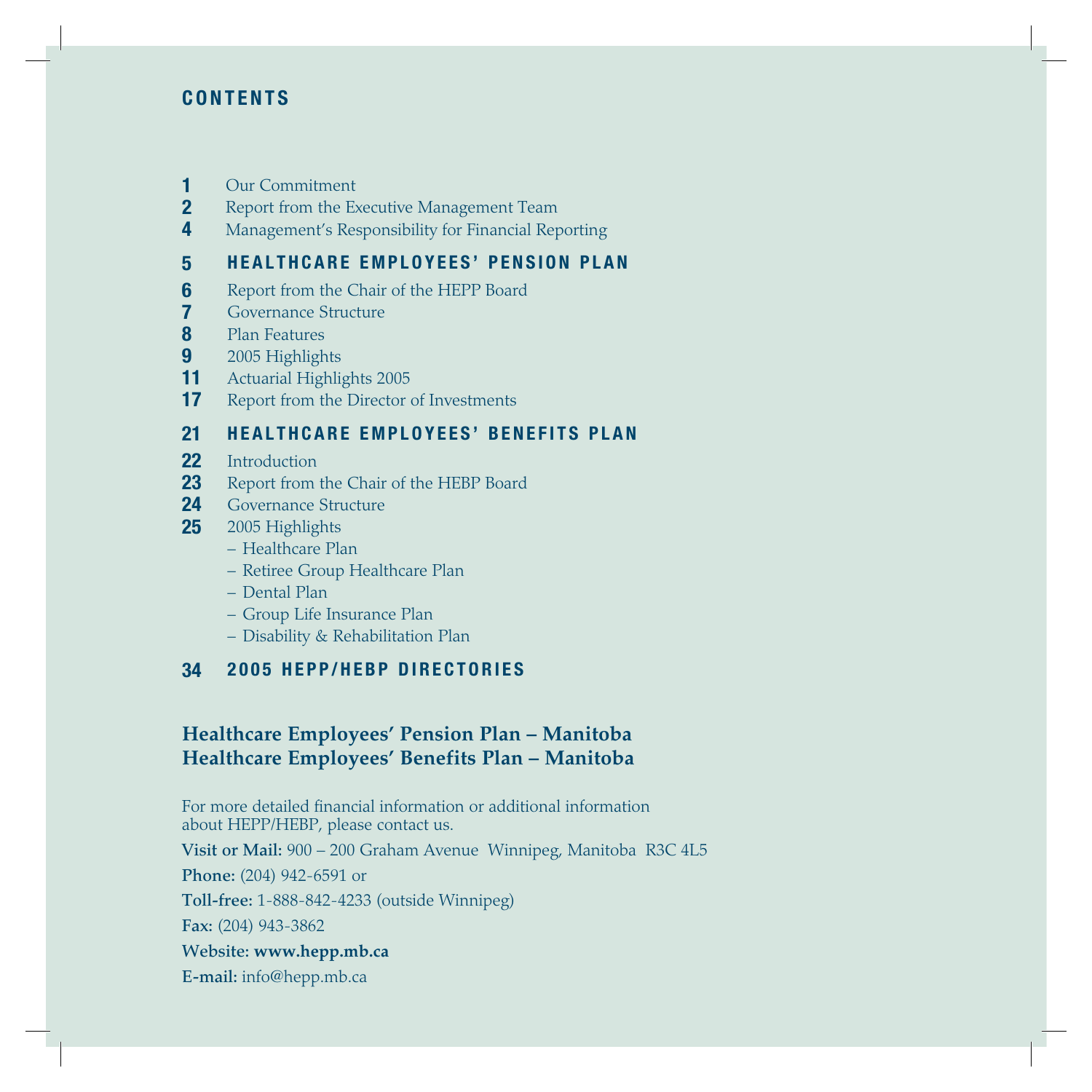# **OUR COMMITMENT**

# *Our* **PURPOSE**

Our purpose is to provide pensions and other benefits to healthcare employees, retirees and their beneficiaries.

# *Our* **VISION**

We will establish a new and higher standard for pension and benefit plans, providing competitive benefits and superior services at a reasonable cost.

# *Our* **VALUES**

We are committed to careful and responsible management of monies entrusted to our care. We endeavour to provide competent, respectful service to our members. We will enhance relationships with employers and other stakeholders to ensure our members are informed of their entitlements and options.

# *Our* **MISSION**

Our mission is to meet member expectations for employment benefits and security in retirement through:

- **■** Competitive and fairly priced benefits,
- Superior member service,
- **Effective governance,**
- ◗ Sound investment policies,
- ◗ Best practices in administration, and
- ◗ Knowledgeable and professional staff.

# *Our* **GUIDING PRINCIPLES**

Our actions will be guided by the fair and just treatment of HEPP/HEBP members and other stakeholders through prudent fiscal management, excellent member service and open communication.

# *Our* **RESPONSIBILITIES**

- ◗ To maintain a fully funded pension plan.
- ◗ To maintain fully funded health, dental, disability and group insurance plans.
- ◗ To maximize investment returns within an appropriate and prudent level of risk.
- ◗ To maintain cost-effective administrative services.
- ◗ To maintain a safe, healthy and equitable workplace.
- ◗ To empower our employees through teamwork and training.
- ◗ To continually improve service to all members and other stakeholders.
- ◗ To communicate effectively with members and other stakeholders.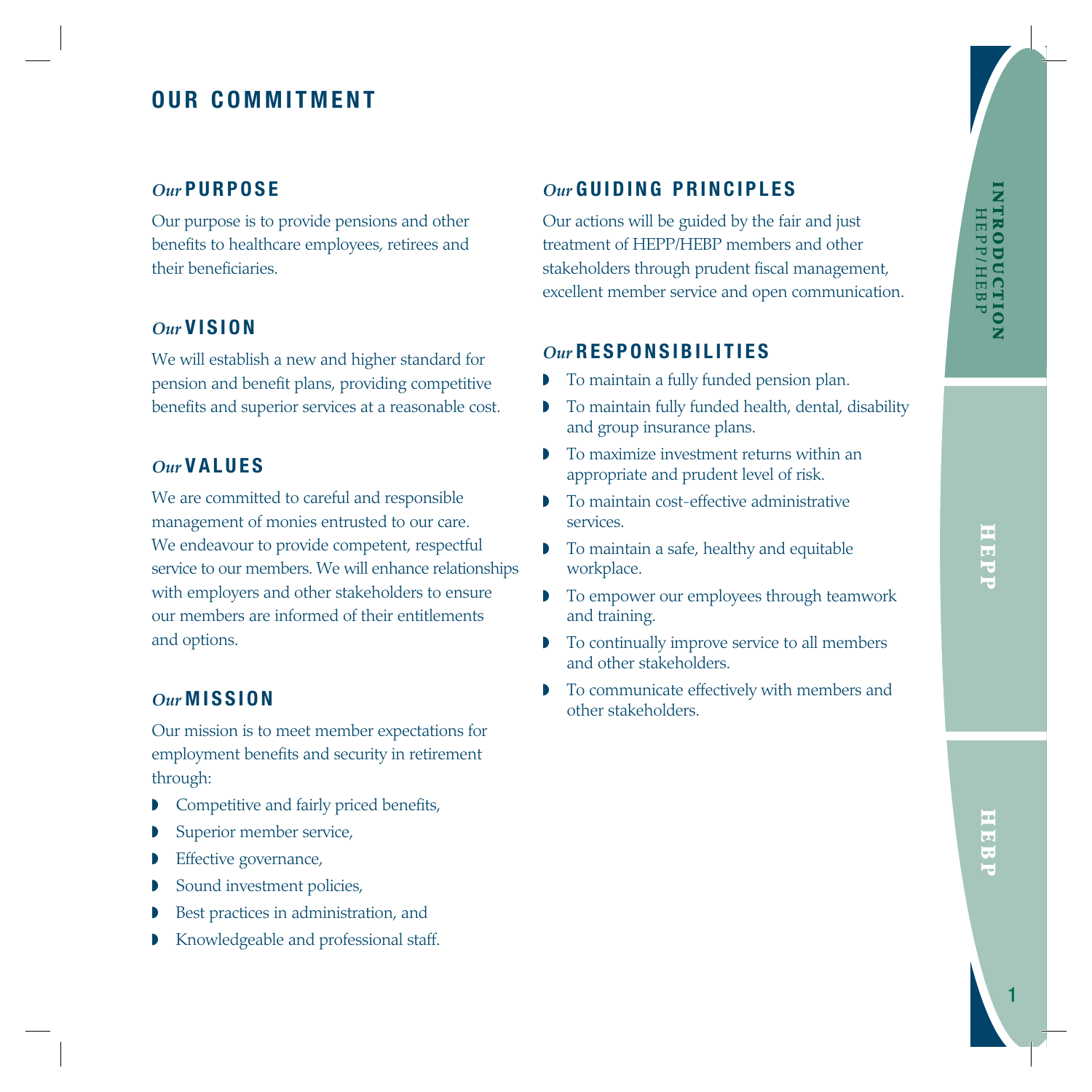# **REPORT FROM THE EXECUTIVE MANAGEMENT TEAM**

As part of HEPP/HEBP's commitment to enhance its service to our membership, the development of our systems continues, with a focus on enhancing system functionality, improving member data integrity and streamlining processes.

The initial challenges of developing and implementing new systems will be offset by increased accuracy, efficiency and security. Accurate member data is critical for calculating member benefits and assessing the overall obligations each Plan has for its membership base. As part of this process, we are working with participating employers who are also making changes to their systems to ensure an integrated framework.

We continue to build our staff and systems capability for the Disability and Rehabilitation Plan as applications and claims continue to grow. At yearend 2005, there were 1,118 members on claim, with 561 of the claims being administered by our in-house program. At year-end 2004, our in-house program was administering 463 claims.

Several service enhancements will be introduced in 2006 for our Dental and Healthcare Plans which are administered by Blue Cross. These include a pointof-sale drug card and online access for member coverage and claim information.

For our Pension Plan members, we are undertaking a number of initiatives to improve service and turnaround times. These include the establishment of a dedicated member service team, as well as system enhancements.

Our Privacy Policy was introduced in 2005, which defines how we use personal information and personal health information when administering the Benefits Plans. The Policy is available on our website (www.hepp.mb.ca) or by contacting our office.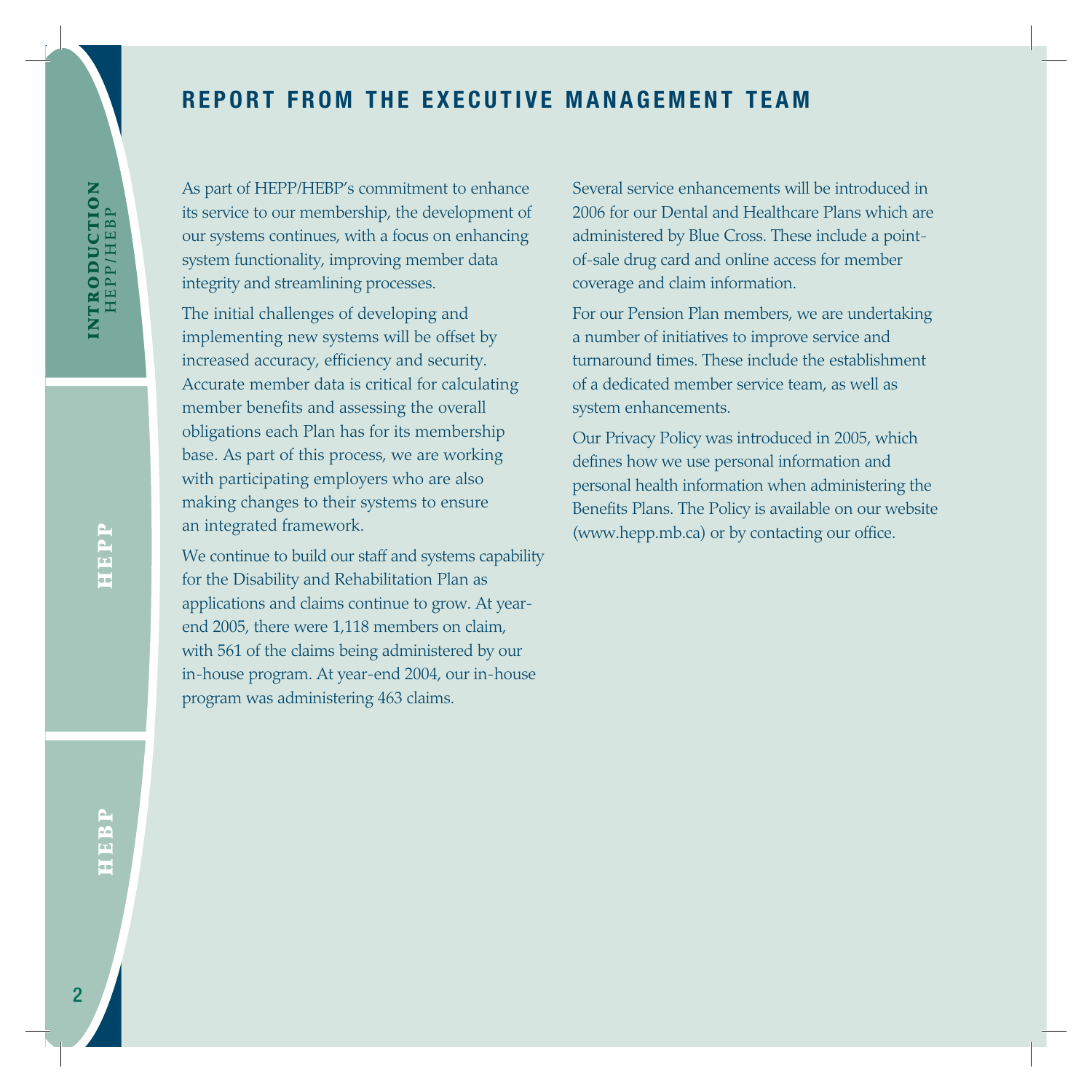We continue to strive in our efforts to keep members and employers informed and educated about our activities. Employer training sessions and PlanFacts newsletters inform employers and unions about key developments, while PlanTalk newsletters, Plan brochures and Annual Reports provide members with up-to-date benefits and coverage information. Our member services department provides pre-retirement and benefits overview seminars to members throughout the province.

The management and staff at HEPP/HEBP are committed to improving service levels for all Plan members and stakeholders. We encourage members to provide feedback through the *Contact Us* section on our website, via e-mail, regular mail or by calling our offices.

### **Executive Management Team**

*Healthcare Employees' Pension Plan Healthcare Employees' Benefits Plan*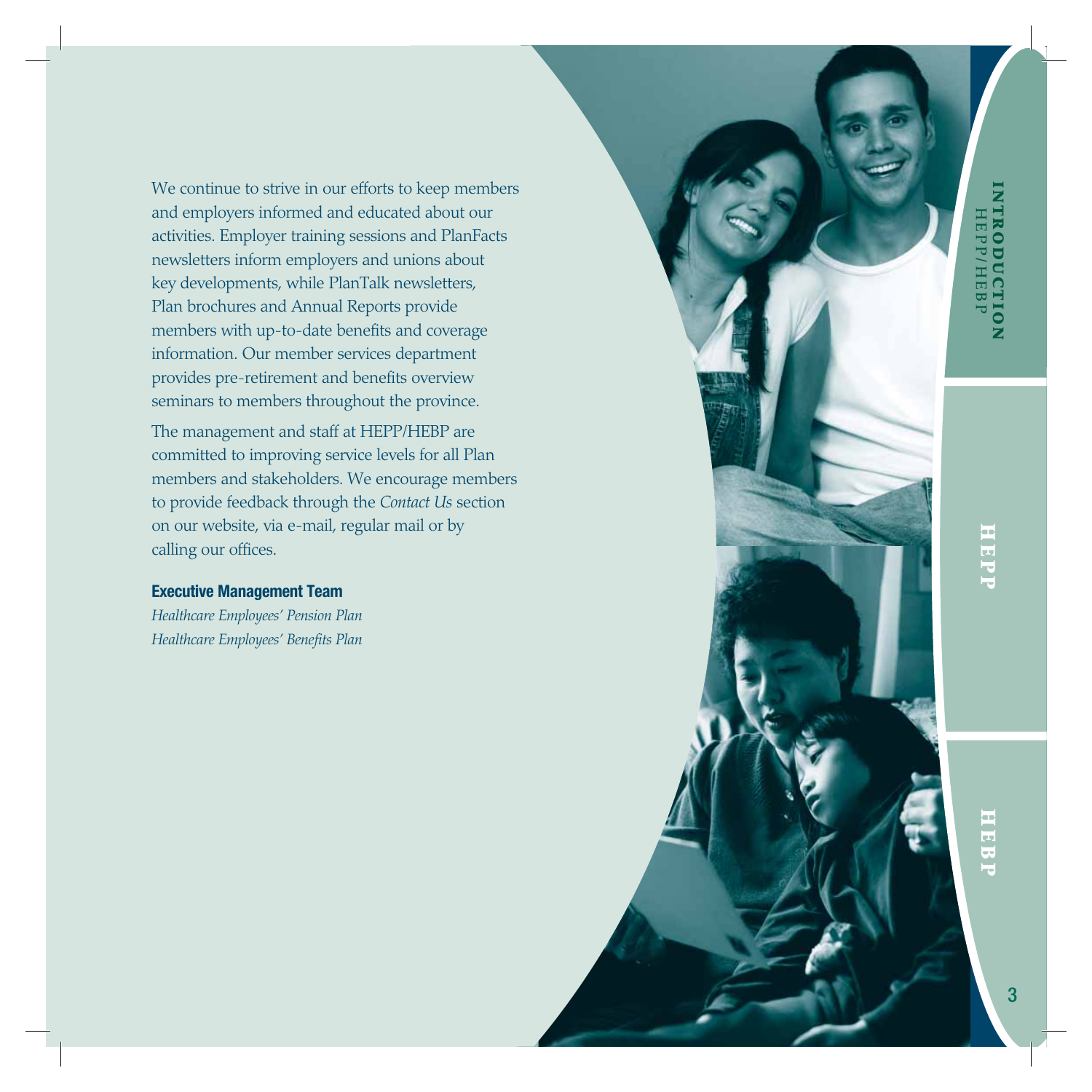# **MANAGEMENT'S RESPONSIBILITY FOR FINANCIAL REPORTING**

The financial statements of the Benefits Plans have been prepared by management and approved by the HEPP / HEBP Boards. Management is responsible for the contents of the financial information within the Annual Report.

The financial statements have been prepared in accordance with generally accepted accounting principles and, of necessity, include some amounts that are based on estimates and judgments. Financial information presented in the 2005 Annual Report that relates to the operations and financial position of HEPP and HEBP is consistent with that in the audited financial statements. Systems of internal control and supporting procedures are maintained to provide assurance that transactions are authorized, assets are safeguarded and proper records are maintained.

The HEPP and HEBP Audit Committees assist the Boards in discharging their responsibilities of approving the financial statements and overseeing management's performance of its financial reporting responsibilities. Prior to recommending approval of the audited financial statements, the Audit Committees review the financial statements, the adequacy of internal controls and the audit and financial reporting process with both management and the external auditors.

KPMG LLP, the external auditors appointed by the HEPP and HEBP Boards, have conducted an independent examination of the financial statements in accordance with generally accepted auditing standards, performing such tests and other procedures as they consider necessary to express an opinion in their Auditors' Report. The external auditors have unrestricted access to management and the Audit Committees to discuss any findings related to the integrity of the Plans' financial reporting and adequacy of internal control systems.

Romald Chuck

**Ronald Queck, CFA**  *Director of Investments*

Calstell.

**Rohini Halli, CA** *Director of Finance*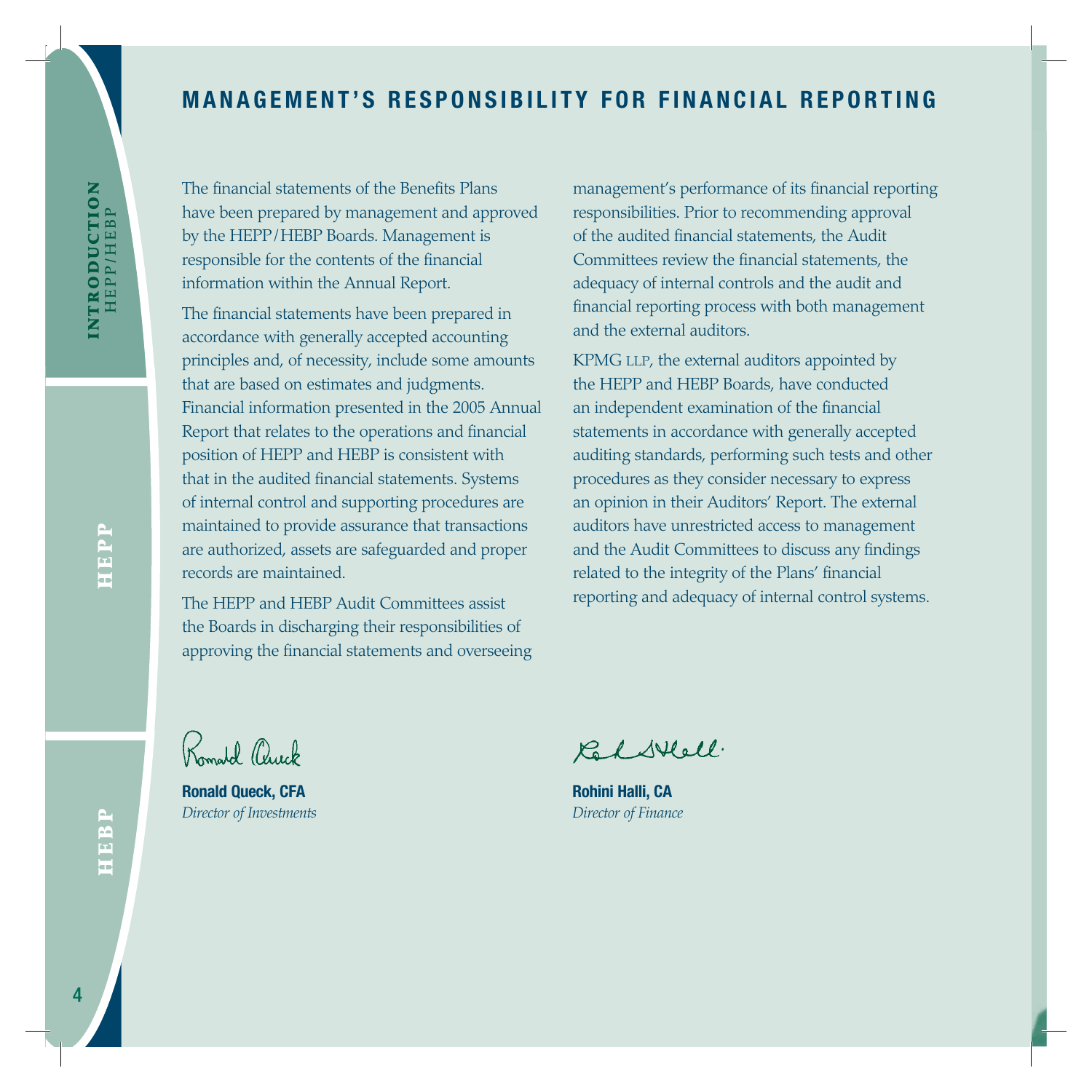# **HEALTHCARE EMPLOYEES' PENSION PLAN**

# **CONTENTS**

- **6** Report from the Chair of the HEPP Board
- **7** Governance Structure
- **8** Plan Features
- **9** 2005 Highlights
- **11** Actuarial Highlights 2005
- **17** Report from the Director of Investments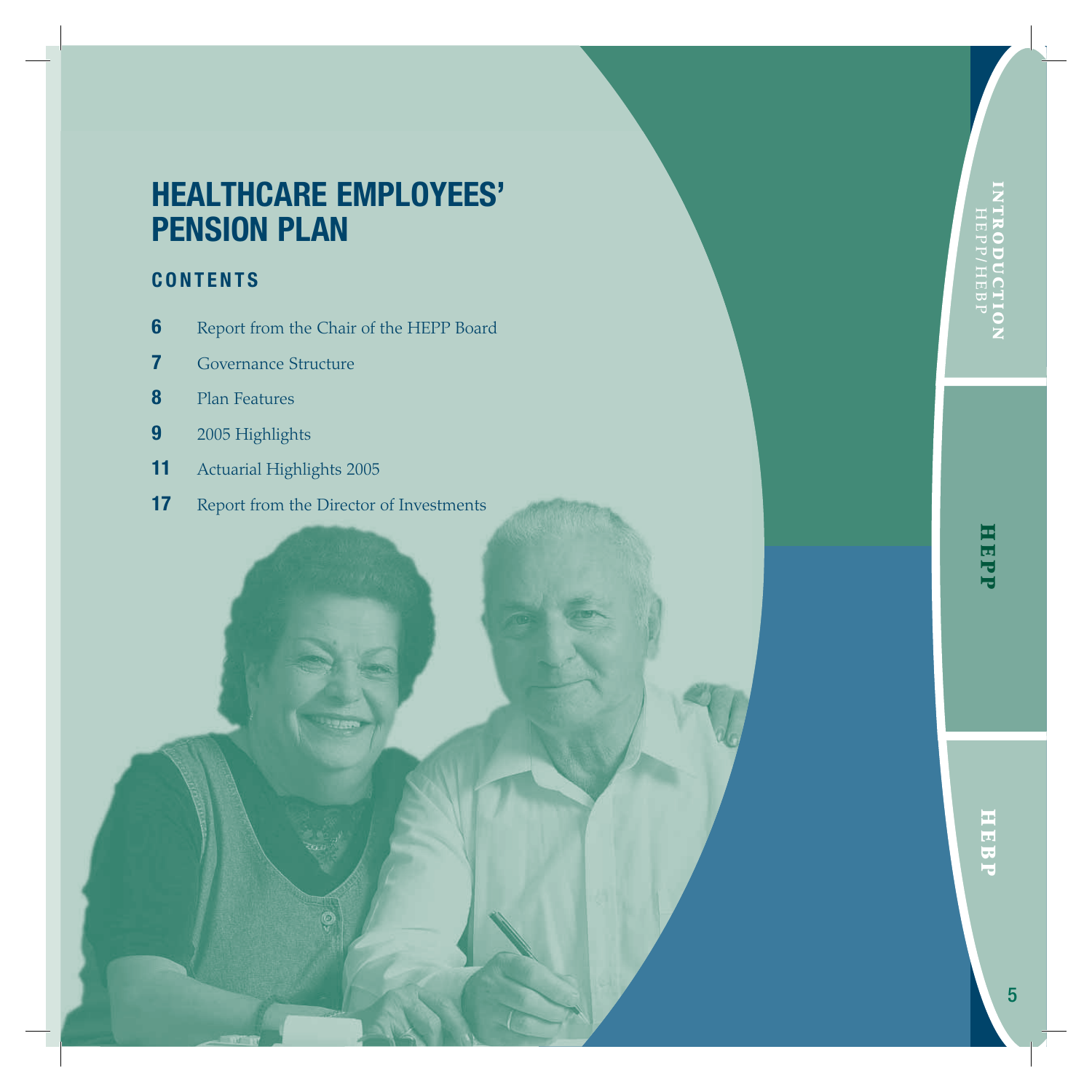# **REPORT FROM THE CHAIR OF THE HEPP BOARD**

The Board, management and staff at the Healthcare Employees' Pension Plan (HEPP) have accomplished a tremendous amount of work in 2005 that reflects the Plan's commitment to fulfilling its mission.

The Boards of HEPP and the Healthcare Employeess' Benefits Plan (HEBP) have created a Joint Executive Committee and a Joint Governance Committee to oversee issues of joint concern to the Pension and Benefits Plans. The creation of these committees has fostered a new and higher standard for providing pensions and other benefits to healthcare employees, retirees and their beneficiaries.

The Plans are committed to protecting the interests of members, trustees and employees. Trustees and employees have an obligation to fulfill their duties with honesty and integrity. An internal disclosure policy adopted in 2005 provides an appropriate process for employees to report improprieties or misconduct in a manner that protects both the interests of the organization and the security of the individual who has come forward.

In addition to reviewing and expanding operational policies and procedures in conjunction with the implementation of system improvements, a Privacy Policy was approved in 2005 to protect members' privacy in accordance with relevant privacy laws.

Focus has also been placed on enhancing relationships with employers and other stakeholders, and updating communication materials to ensure members are informed of their entitlements and options.

HEPP is subject to provisions of the Pension Benefits Act, Manitoba. The Act requires that the Plan's actuaries conduct two tests to confirm the viability of the Plan and confirm its ability to meet its commitments to pay benefits to members. At the end of December 2005, the Plan finds itself with both a

solvency deficiency and a going-concern deficiency of \$39 million and \$5 million, respectively.

Due to the foresight of management and the Plan's sponsoring unions and employers, contribution rate increases were agreed upon two years ago. At the end of 2005, no further action is required by the Board to meet the legislated funding requirements. The unfunded going-concern liability represents only 0.17% of the \$2.9 billion in assets required to meet obligations to all members.

HEPP's situation is not unique; many pension plans in Canada and the United States find themselves in similar positions. Furthermore, a number of Canadian provinces have amended legislation to exempt multiemployer plans like HEPP from the solvency test since they can continue to provide pensions, even if one or more participating employers goes out of business. This is particularly so in a public sector pension plan. A single-employer plan, on the other hand, must ensure that there are sufficient assets to pay benefits accrued should the employer go out of business. The Board will continue to monitor HEPP's funded status closely. For the Plan is convenient to toolk in 2005 that reflects<br>
The tot the foresight of management the Plan is convenience to forefliftely the simulate to forefliftely the measure and employees increases were agreed upon two

Trustees recognize that it has been a number of years since HEPP was in a position to grant an ad hoc cost of living adjustment (COLA) to pensioners, and will continue to consider options to address this difficult issue.

I have been privileged to serve as the Chair of the Board over the past year, and would like to thank the trustees, management and staff of HEPP for their dedication to the Plan and its members.

Sincerely,

**Gloria O'Rourke**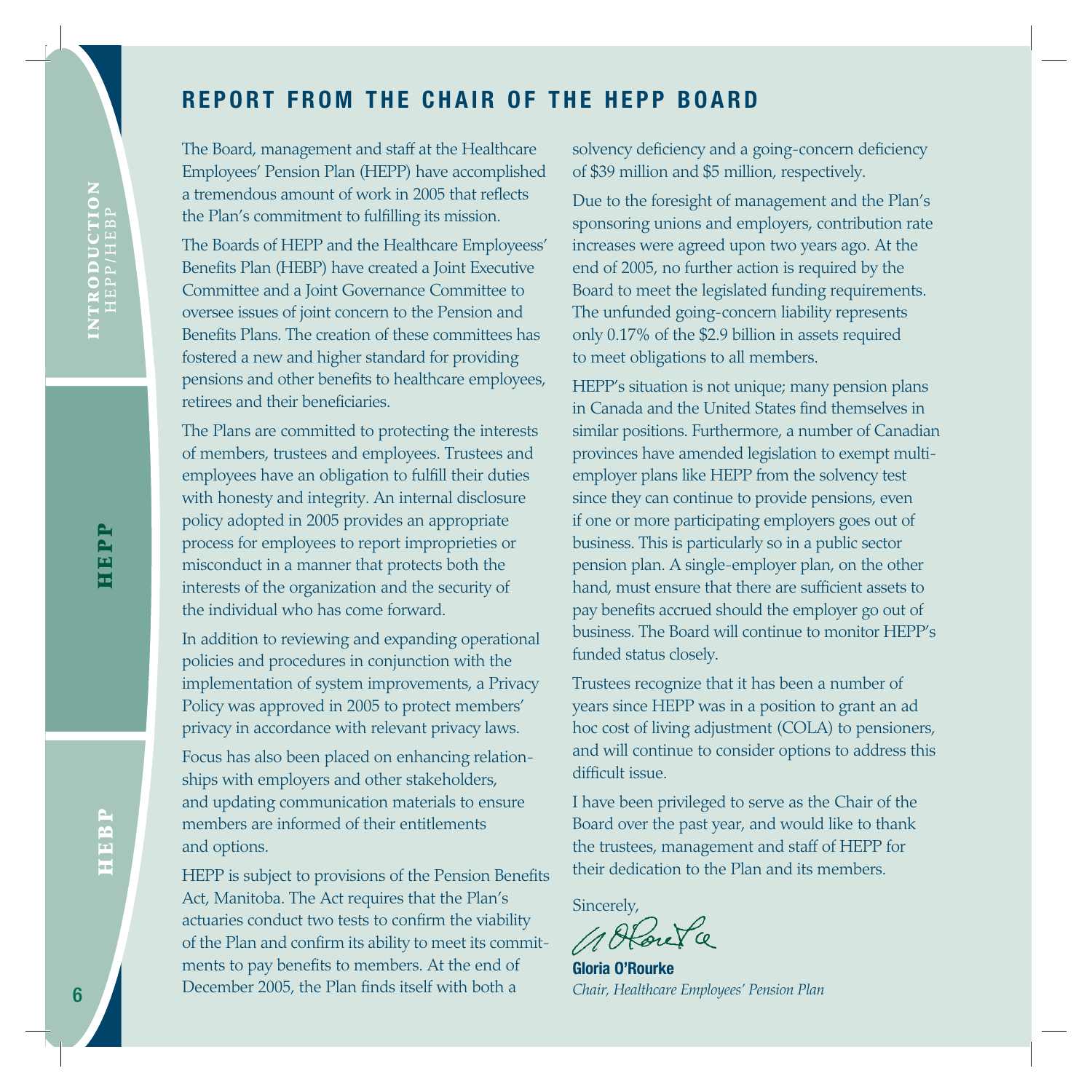# **BOARD OF TRUSTEES**

HEPP is governed by an independent, 12-member Board of Trustees, equally representing both unions and employers.

Trustees representing employers include:

- ◗ Three appointed by the Regional Health Authorities of Manitoba,
- ◗ One appointed by the Winnipeg Regional Health Authority,
- ◗ One appointed by the St. Boniface General Hospital, and
- ◗ One appointed by the majority vote of the above organizations.

Two Trustees are appointed by the Manitoba Council of Health Care Unions, and one Trustee is appointed by each of the following unions:

- ◗ Manitoba Nurses Union
- ◗ Canadian Union of Public Employees
- ◗ Manitoba Government and General Employees Union
- ◗ Manitoba Association of Healthcare Professionals

Board members and their affiliations are listed on page 34.

# **COMMITTEES**

The following committees, established by the Board, play an important role in the governance of HEPP.

- ◗ The Investment Committee implements the Statement of Investment Policies and Procedures (SIPP) that is approved by the Board.
- ◗ The Audit Committee assists the Board in fulfilling its responsibility to oversee the financial reporting, accounting system and internal controls.
- ◗ The Joint Executive Committee consisting of the Chairs and Vice-Chairs of the HEPP and HEBP Boards oversees operational issues of joint concern to the Plans.
- ◗ The Joint Governance Committee provides recommendations to the Board regarding governance issues.

Committee members and their affiliations are listed on page 34.

# **MANAGEMENT AND STAFF**

HEPP management and staff provide administrative and member services for both the Healthcare Employees' Pension Plan (HEPP) and the Healthcare Employees' Benefits Plan (HEBP).

**EDEDI**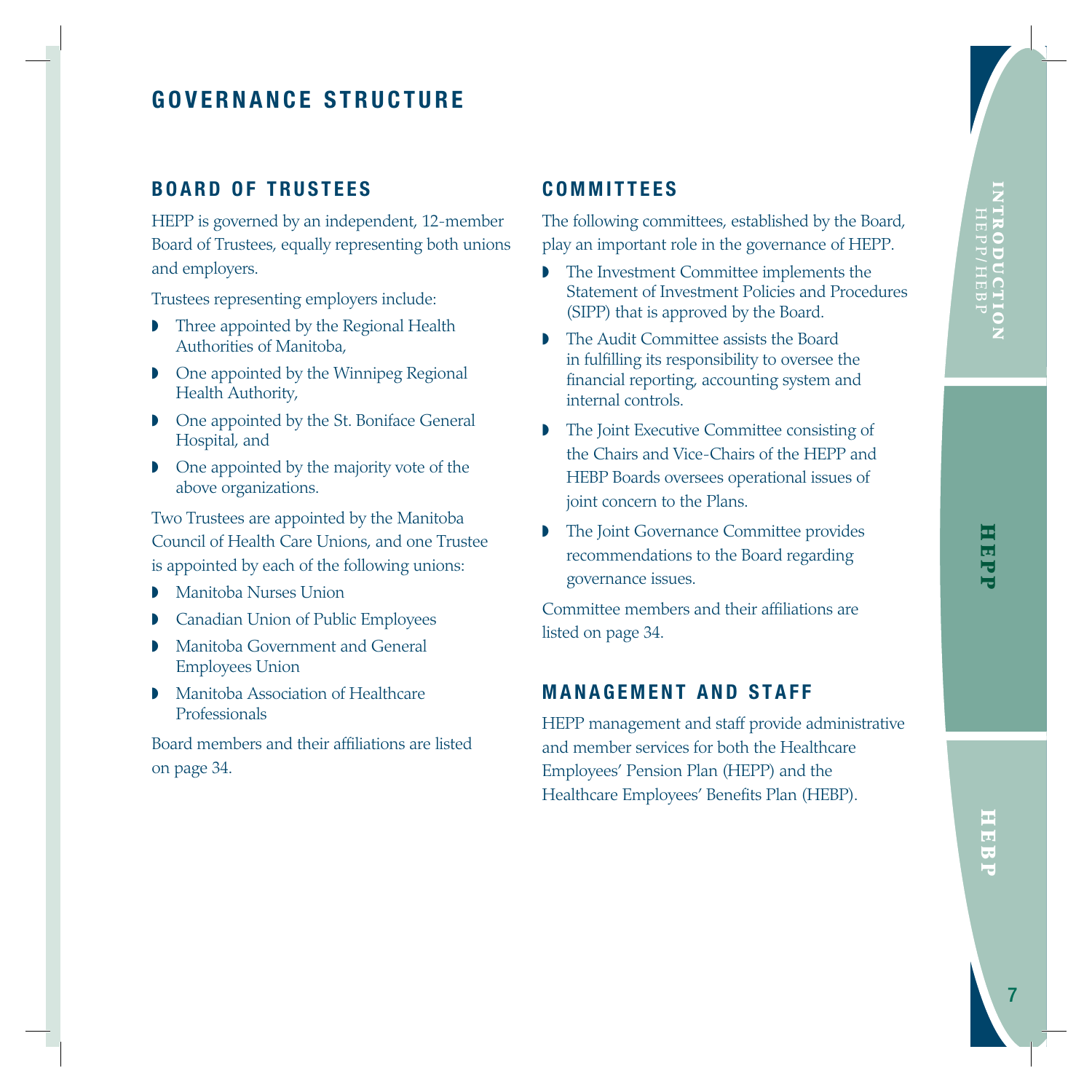# **PLAN FEATURES**

# **RETIREMENT INCOME BENEFIT FORMULA**

As a defined benefit pension plan, HEPP provides eligible members with a lifetime pension based on years of credited service and the average of their highest five years of annualized earnings from the last 11 years, at the rates of:

- ◗ 1.5% on earnings subject to the Canada Pension Plan (CPP), and
- ◗ 2% on earnings which are not subject to CPP.

# **AD HOC COLAS**

Ad hoc cost of living adjustments (COLAs) may be granted to retired, disabled and deferred vested Plan members by the Board of Trustees. Due to the Plan's current financial position, HEPP cannot provide COLAs for retired members. COLAs were last granted in 2002.

# **SERVICE PURCHASE POLICIES**

Members on approved, unpaid leaves of absence may purchase pension service by making contributions to the Plan. At retirement, members have the option of purchasing prior periods of service. All purchases of service are subject to Canada Revenue Agency (CRA) regulations.

# **EARLY RETIREMENT**

- ◗ Members who are age 55 with two or more years of employment service may receive reduced pension benefits, and may be entitled to monthly bridge benefits.
- ◗ Members who are age 60 or over with two or more years of employment service, and members who have reached Magic 80 - their age plus years of service equals 80 - qualify for an unreduced monthly pension benefit.
- ◗ HEPP pays a supplementary benefit to members retiring from active status who:
	- Meet Magic 80 requirements, or
	- Have attained age 55 and completed at least two years of service.

# **ADDITIONAL FEATURES**

- ◗ Portability options allow pension benefits to be transferred between HEPP and other registered pension plans.
- ◗ Joint life forms of pension provide survivor benefits to a surviving spouse, and death benefits are provided to beneficiaries of active members.
- ◗ Pension accrual (automatic continuation of pension service) is provided to disabled Plan members who meet the definition of disability for their own or another occupation.
- ◗ A monthly pension is provided to members who meet the definition of total and permanent disability.

HEPP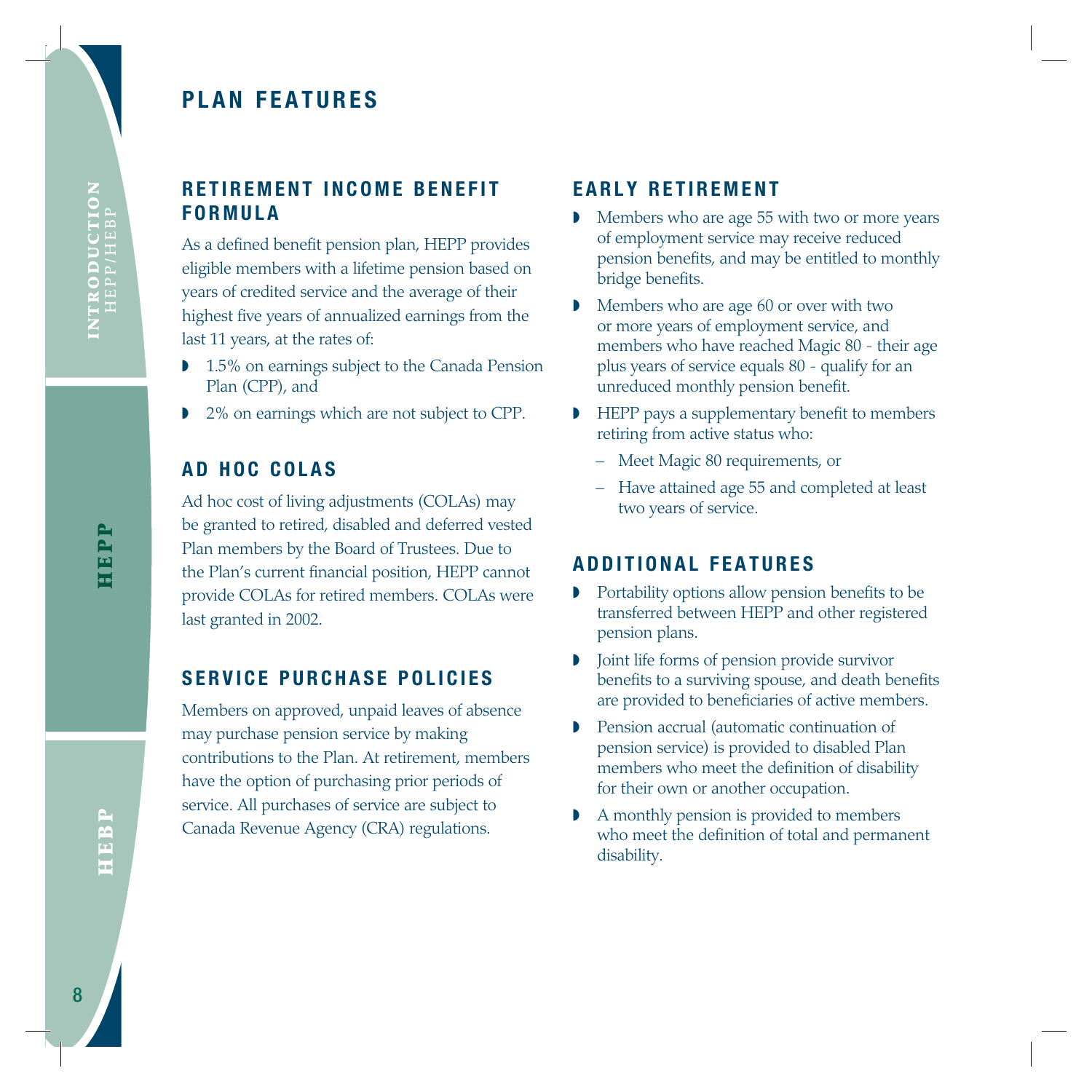# **2005 HIGHLIGHTS**

# **MEMBER MIX**

|                              | 2002   | 2003   | 2004   | 2005   |
|------------------------------|--------|--------|--------|--------|
| Deferred vested <sup>1</sup> | 4.961  | 4,822  | 6.221  | 7,353  |
| Retired                      | 8.524  | 8.971  | 9.505  | 10.151 |
| Active & Disabled            | 33.178 | 34,865 | 35,635 | 36,818 |
| Total                        | 46.663 | 48.658 | 51,361 | 54,322 |

*1 Members who no longer work for a participating HEPP employer or contribute to the Plan, but who have left money in HEPP so that they can collect a pension at a later date.*

# **MEMBERSHIP INFORMATION**

| <b>AVERAGE AGE (YEARS)</b>                         | 2002         | 2003     | 2004        | 2005         |
|----------------------------------------------------|--------------|----------|-------------|--------------|
| Active member                                      | 42.7         | 42.8     | 43.1        | 43.2         |
| Retired member                                     | 69.8         | 69.8     | 69.8        | 69.8         |
| Deferred member                                    | 41.9         | 42.6     | 42.2        | 42.3         |
| Average annual earnings active member              | \$27,665     | \$30,363 | \$32,449    | \$33,552     |
| Average annual pension retired member <sup>1</sup> | 7,703<br>SS. | \$7,925  | 8,225<br>S. | 8,561<br>\$. |
| Average annualized earnings active member          | \$37,758     | \$39,695 | \$41,805    | \$43,654     |

*1 Includes bridge benefit*

### **Annual Administrative Cost per Member**

*(in dollars)*



HEPP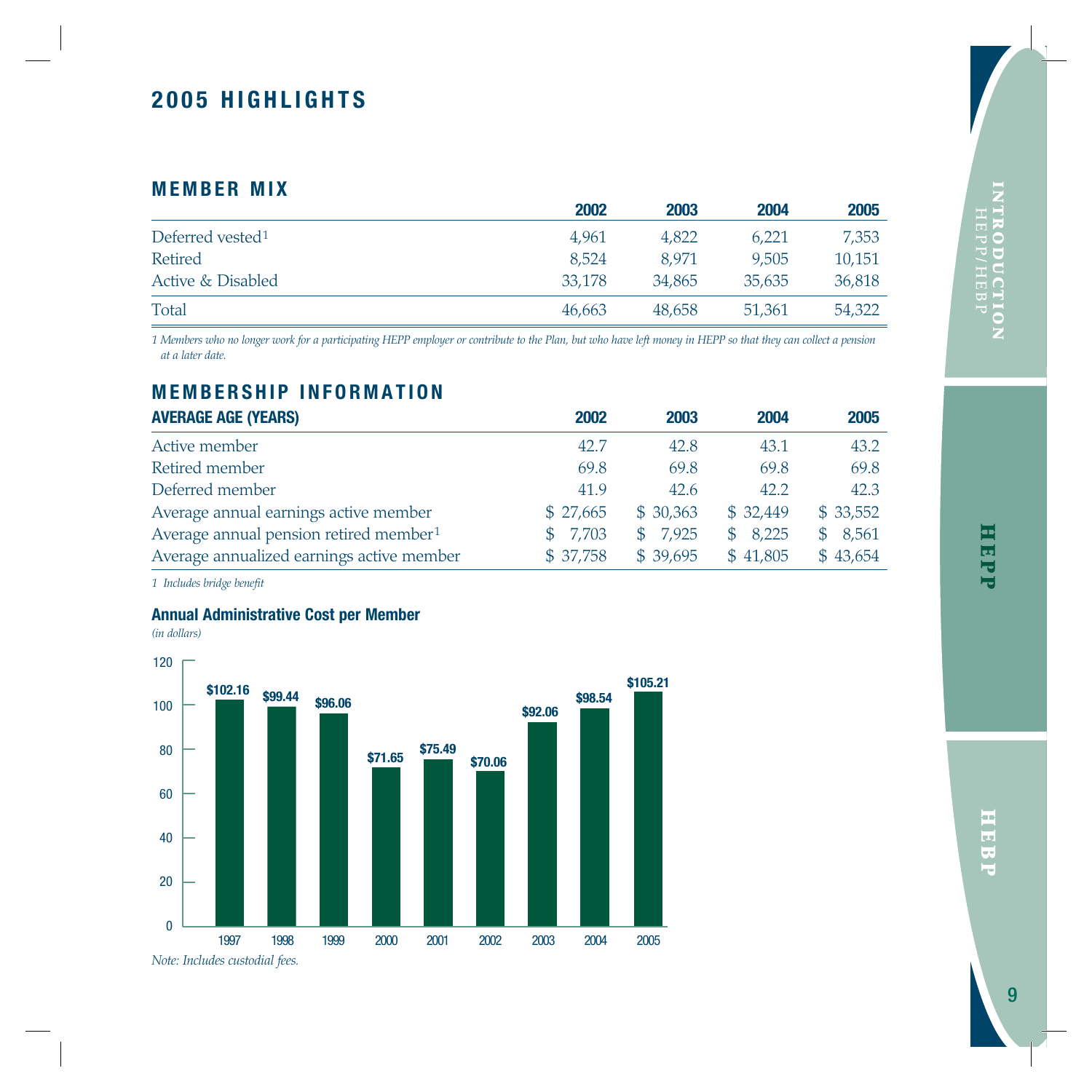### **2005 HIGHLIGHTS** *(cont'd)*



*(\$ millions)* 



# **FINANCIAL SUMMARY\***

|                                                | 2005                | 2004                |
|------------------------------------------------|---------------------|---------------------|
| Increase in Assets                             |                     |                     |
| Current period change in market values         | \$<br>248,889,987   | \$<br>178, 131, 699 |
| Investment income                              | 88,699,798          | 79,224,808          |
| Contributions from employers                   | 72,616,881          | 60,344,795          |
| Contributions from employees                   | 72,658,253          | 60,401,182          |
|                                                | 482,864,919         | 378, 102, 484       |
| Decrease in Assets                             |                     |                     |
| Benefits paid to pensioners and beneficiaries  | 83,804,729          | 75,761,347          |
| Refunds to terminated members                  | 23,632,155          | 15,287,521          |
| Investment and Plan administration expenses    | 14, 112, 188        | 12,472,396          |
|                                                | 121,549,072         | 103,521,264         |
| Net increase in assets                         | 361,315,847         | 274,581,220         |
| Net assets available for benefits, January 1   | 2,595,109,787       | 2,320,528,567       |
| Net assets available for benefits, December 31 | \$<br>2,956,425,634 | \$<br>2,595,109,787 |

*\* Full Audited Financial Statements are available on our website at www.hepp.mb.ca.*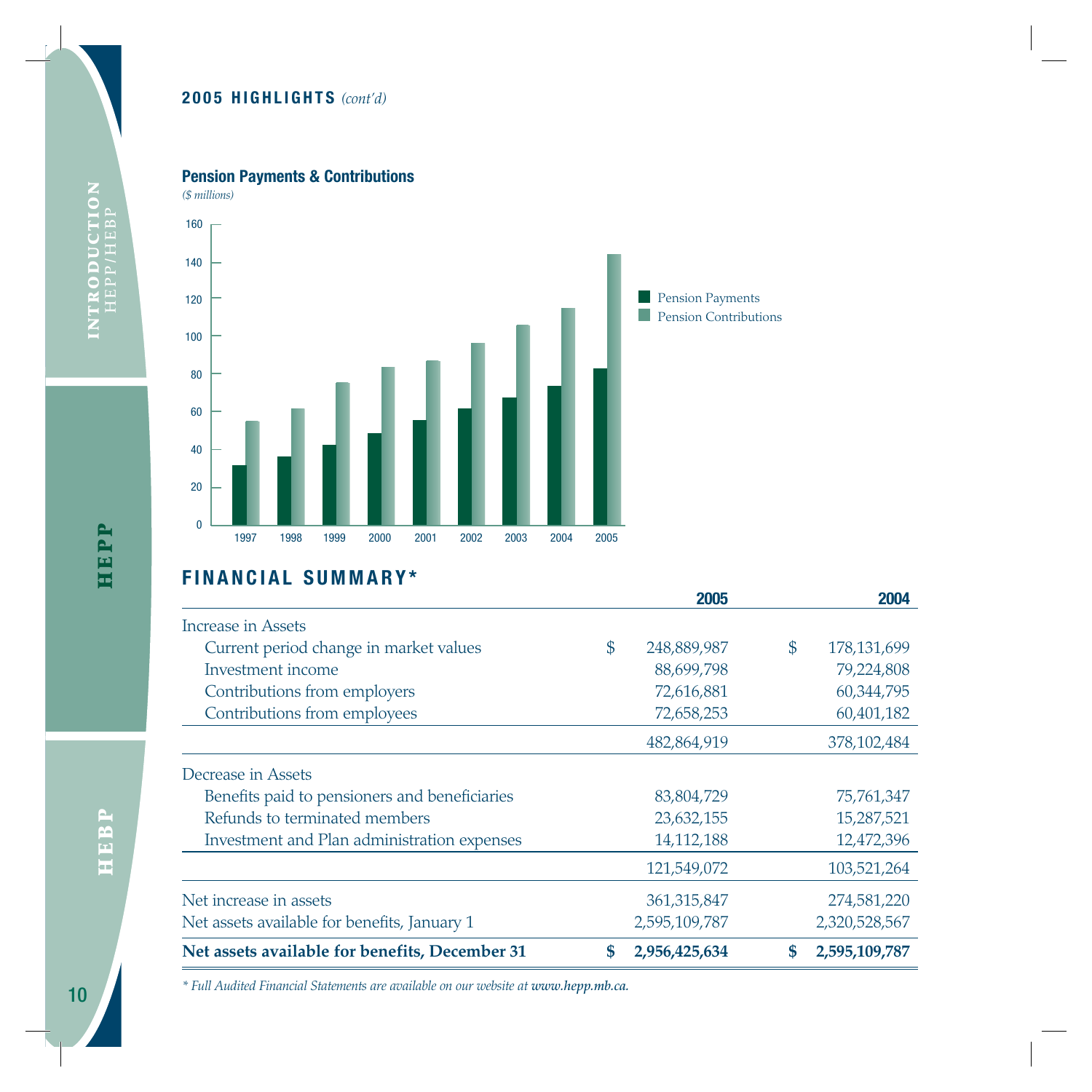# **ACTUARIAL HIGHLIGHTS 2005**

# **PLAN VALUATION**

Each year the Pension Plan undertakes an actuarial valuation, conducted by an independent actuary. The Board of Trustees has appointed Towers Perrin as the Plan's actuary.

The purpose of the actuarial valuation is to determine if the Plan has sufficient assets to pay for accrued benefits and if the level of contributions being made by members and employers is sufficient to cover the cost of future benefit accruals.

The Plan is required by provincial legislation to conduct two valuations: Solvency and Going-Concern.

# **SOLVENCY VALUATION**

The solvency valuation assumes that the Plan terminates on the date the valuation is done.

The assets of the Plan are valued at their current market value.

The value of benefits earned to the valuation date for active members (those who make contributions to the Plan) are determined as if they terminated their employment. This value is called the commuted value.

For retirees and other non-active members, the value of benefits earned is calculated by determining the amount of funds that would be required to purchase a life annuity based on the monthly pension income. This calculation is based on current interest rate levels and, as such, is subject to change as interest rates go up or down (lower interest rates would result in more funds being required to

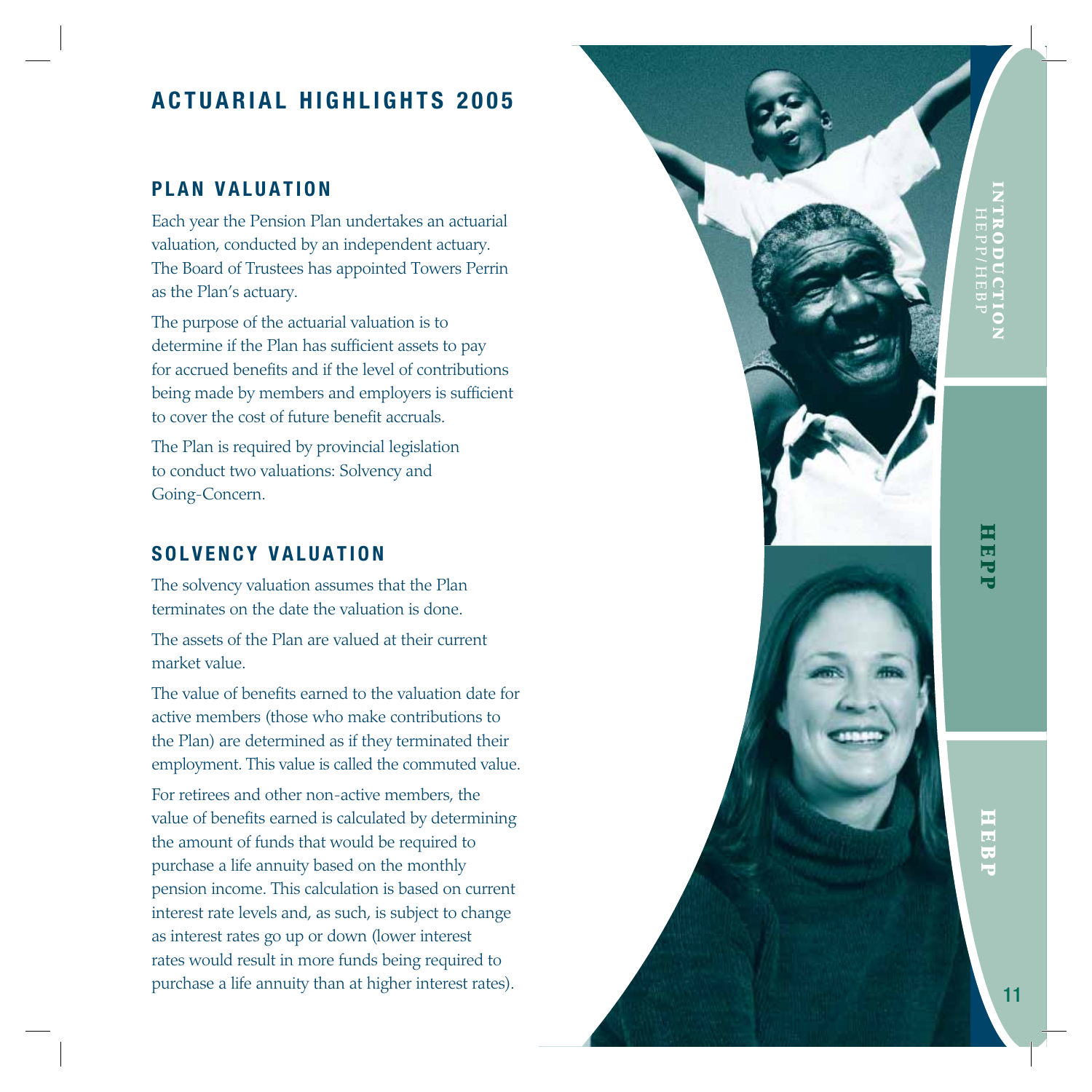The difference between the market value of assets and the value of benefits earned by members (the solvency liability) is called:

- ◗ A surplus if assets are greater than liabilities, or
- ◗ A deficit if assets are less than liabilities.

The funded ratio is commonly used to measure the financial position of the Plan. This ratio is determined by dividing assets by solvency liabilities. A value greater than 100% indicates the Plan has a surplus.

At the end of 2005, HEPP had a solvency deficit of \$39 million (99% funded ratio), down from an \$85 million surplus in 2004 (103% funded ratio). The solvency funded ratio fell during the year even though the Plan earned a 13% investment return

**Solvency Assets vs. Liabilities**  *(\$ billions)* 



for the year. Offsetting the strong investment return gain was a negative impact to the solvency ratio, as the interest rates used to calculate the liability were lower at the end of 2005 compared to 2004. A 1% change in interest rates changes the liability by approximately 11%.

Further impacting the solvency ratio was the new valuation method for calculating the solvency position in 2005, put forth by the Canadian Institute of Actuaries. The new method further reduced the solvency funded ratio by 1% as compared to the method used in previous valuations.

The solvency valuation is not used to determine contribution rates for the Plan. However, the solvency



### **Solvency Surplus (Deficit)**

*(\$ millions)*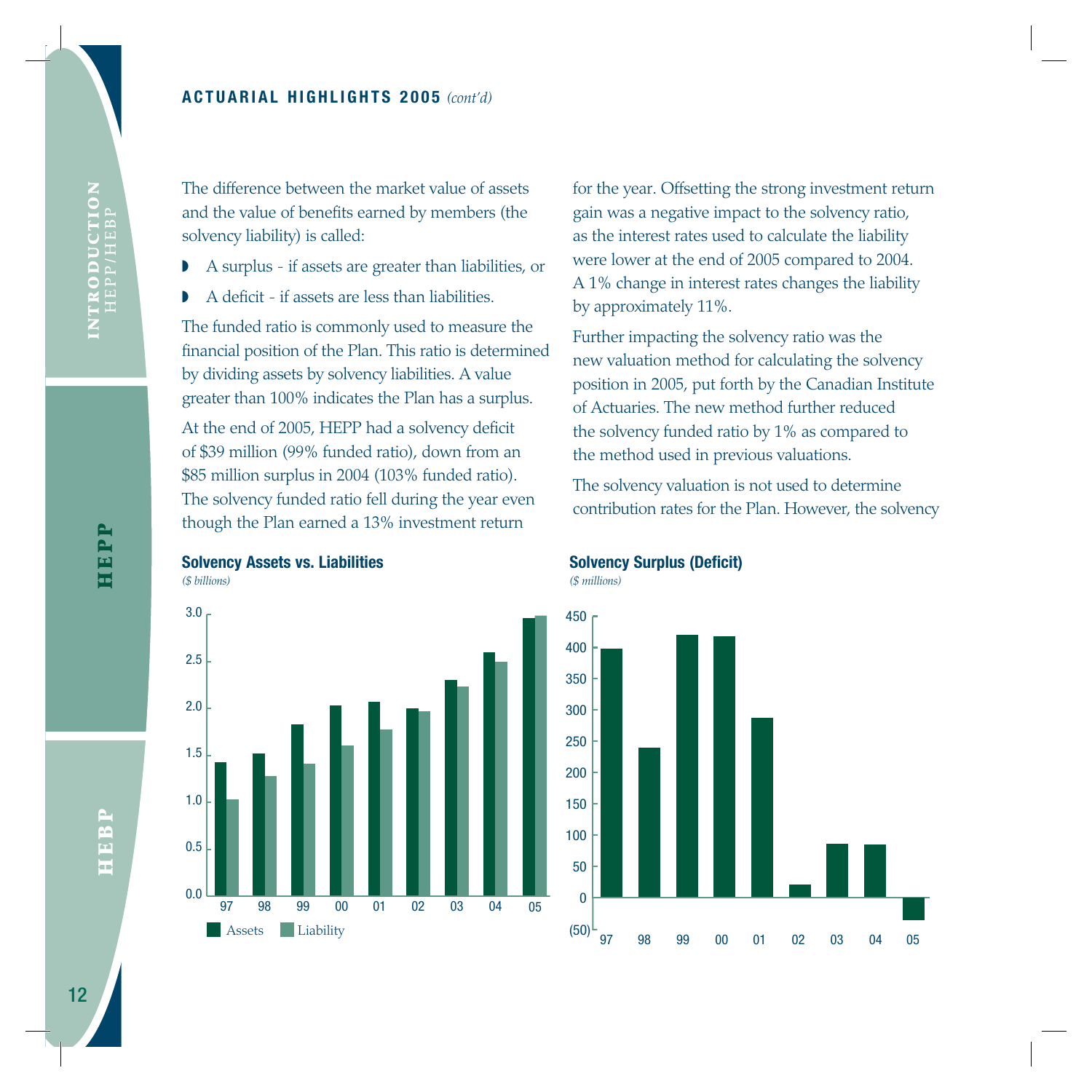funded ratio must remain above 100% to allow for adverse investment returns or unexpected changes in the pension liability. Contributions must be increased and/or benefits reduced to eliminate any deficit.

Due to HEPP's current solvency situation, the Plan cannot provide COLAs for retired members, as these funds come from the Plan's surplus, nor can any benefit improvements be considered.

Under provincial pension legislation, the solvency deficit needs to be eliminated over a five-year period. As further described at the end of this report, contribution rates for the Plan were increased starting in 2005. The actuary has estimated that this increase in contribution rates will be sufficient to eliminate the solvency deficit over the next five years.

For 2006, no additional increase in contributions will be required. However, should investment returns, interest rates or liability demographics



### **Solvency Funded Ratio**

change adversely in 2006, the solvency position may worsen, which may necessitate additional contributions in 2007.

### **GOING-CONCERN VALUATION**

The going-concern valuation assumes that the Plan continues in operation indefinitely, and is used to ensure that sufficient assets are being held to pay for accrued benefits, as well as to determine whether the level of contributions being made by members and employers is sufficient to cover the cost of future benefit accruals.



# **Market Value of Assets vs. Actuarial Value of Assets**

**HEBP**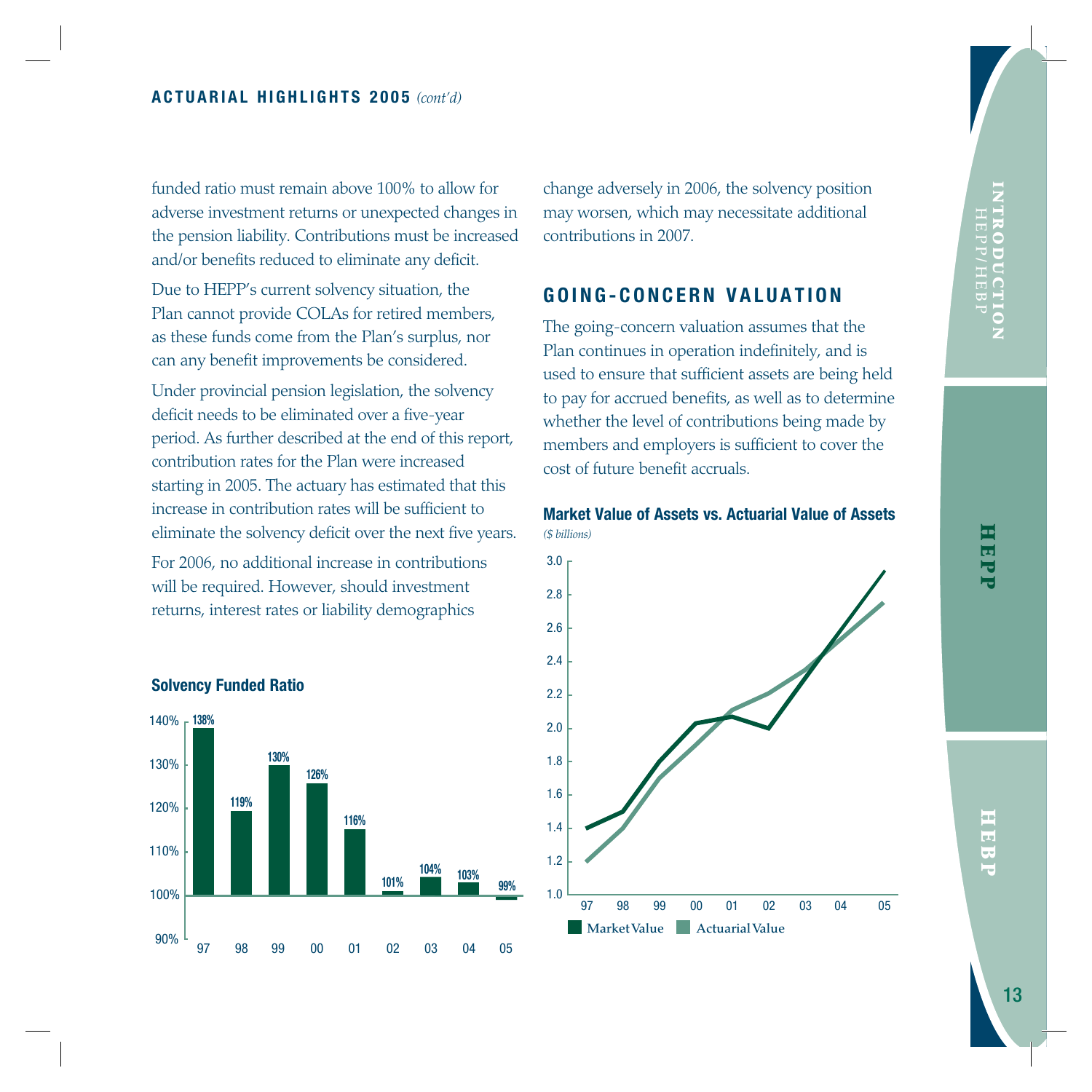For the going-concern valuation, the market value of the Plan's assets are smoothed or averaged over a period of five years. This smoothing helps to lessen the impact of swings in the market value of assets due to changing conditions in the investment markets. The smoothed value of the assets is called the actuarial value of assets.

At the end of 2005, the market value of assets was higher than the actuarial assets by \$200 million. At the end of 2004, the market value of assets was higher than the actuarial assets by \$59 million. The improvement in 2005 is directly related to the investment returns which have exceeded the Plan's long-term investment return assumption in each of the last three years.

To calculate the value of pension benefits for members, the actuary uses a number of assumptions. These include salary increases, member withdrawal rates, retirement rates, mortality rates and other member demographic information. This information, when combined with the Plan's current contribution rates and the long-term investment return assumption (currently 6.5%), determines the value of the funds the Plan should be holding to meet future pension benefit obligations (the pension liability).

The pension liability is then compared to the actuarial value of assets. If the actuarial value of assets is greater than the pension liability, then the Plan has a surplus, or sufficient assets



*(\$ billions)* 

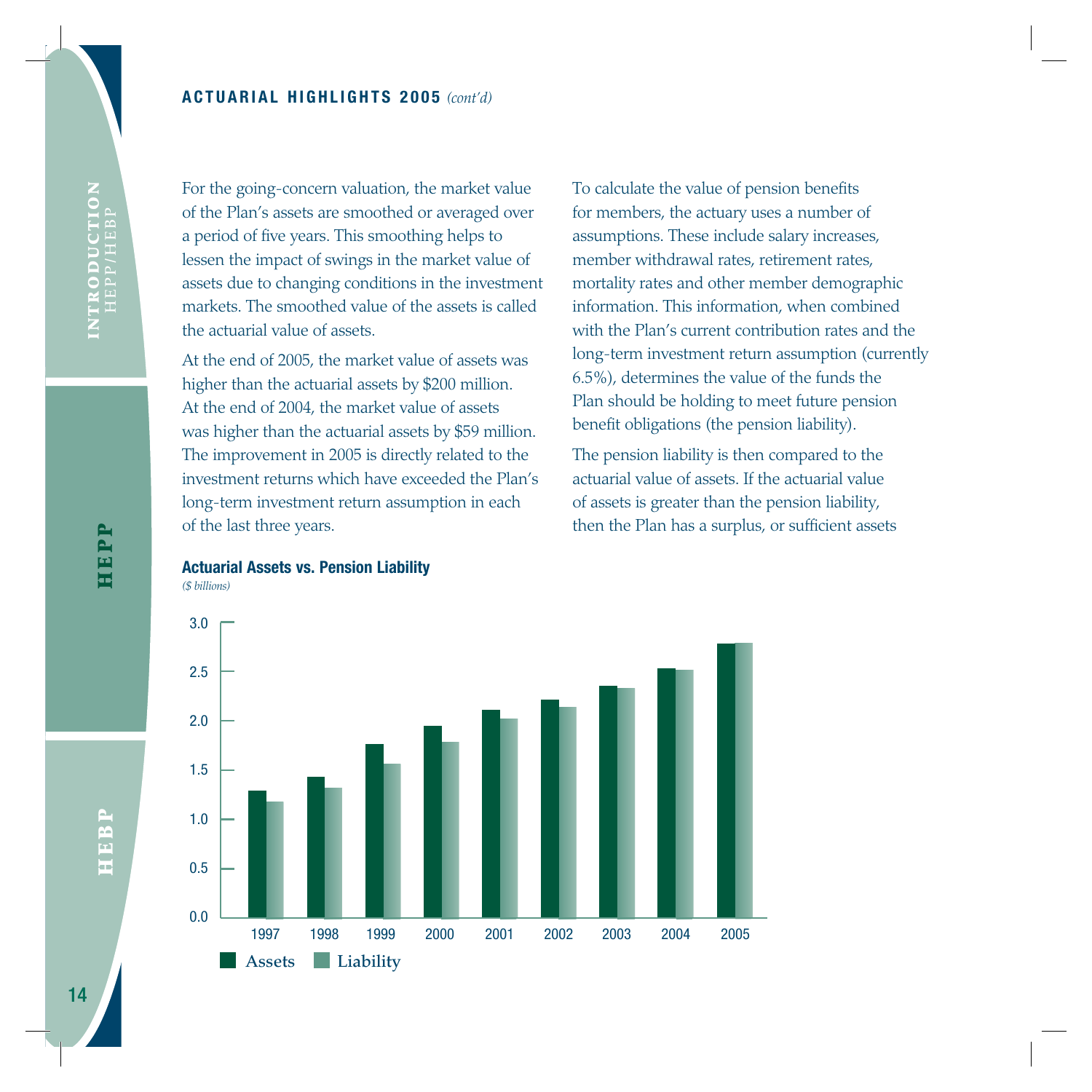to meet future obligations. If the assets are less than the pension liability, then the Plan has a deficit, and does not have sufficient assets to meet future pension obligations. If the Plan reports a deficit, then corrective action will have to be taken, which could potentially involve increasing contribution rates and/or reducing benefit levels.

The Plan's funded ratio started to decline in the year 2000, as pension liabilities started to increase at a rate faster than the investment return. This was primarily related to members retiring earlier than the Plan had assumed. In the year 2000, the reduction in the funded ratio occurred even though the Plan

### **Going-Concern Surplus (Deficit)**

*(\$ millions)*

97 98 99 00 01 02  $\Omega$ 50 100 150 200 250 <sup>(50) L</sup> 97 98 99 00 01 02 03 04 05

had an investment return of 10% in that year, and a four-year investment return of 9.5%, well ahead of the long-term actuarial assumption of 6.5%.

The Plan's funded ratio has subsequently declined further as, along with the increased growth in pension liabilities, investment returns declined in 2001 and 2002 as global equity market returns declined. At the end of 2005, the funded ratio was 99.8% (-\$5 million) , down slightly from 100.2% (\$4.8 million) in 2004. The decrease into a deficit position occurred as a result of liabilities again growing faster than investment returns. The investment return for 2005 was 13%. As previously indicated, the market value of assets is higher than the actuarial assets by \$200 million. This difference will allow the Plan to absorb below trend investment returns for the next year or two.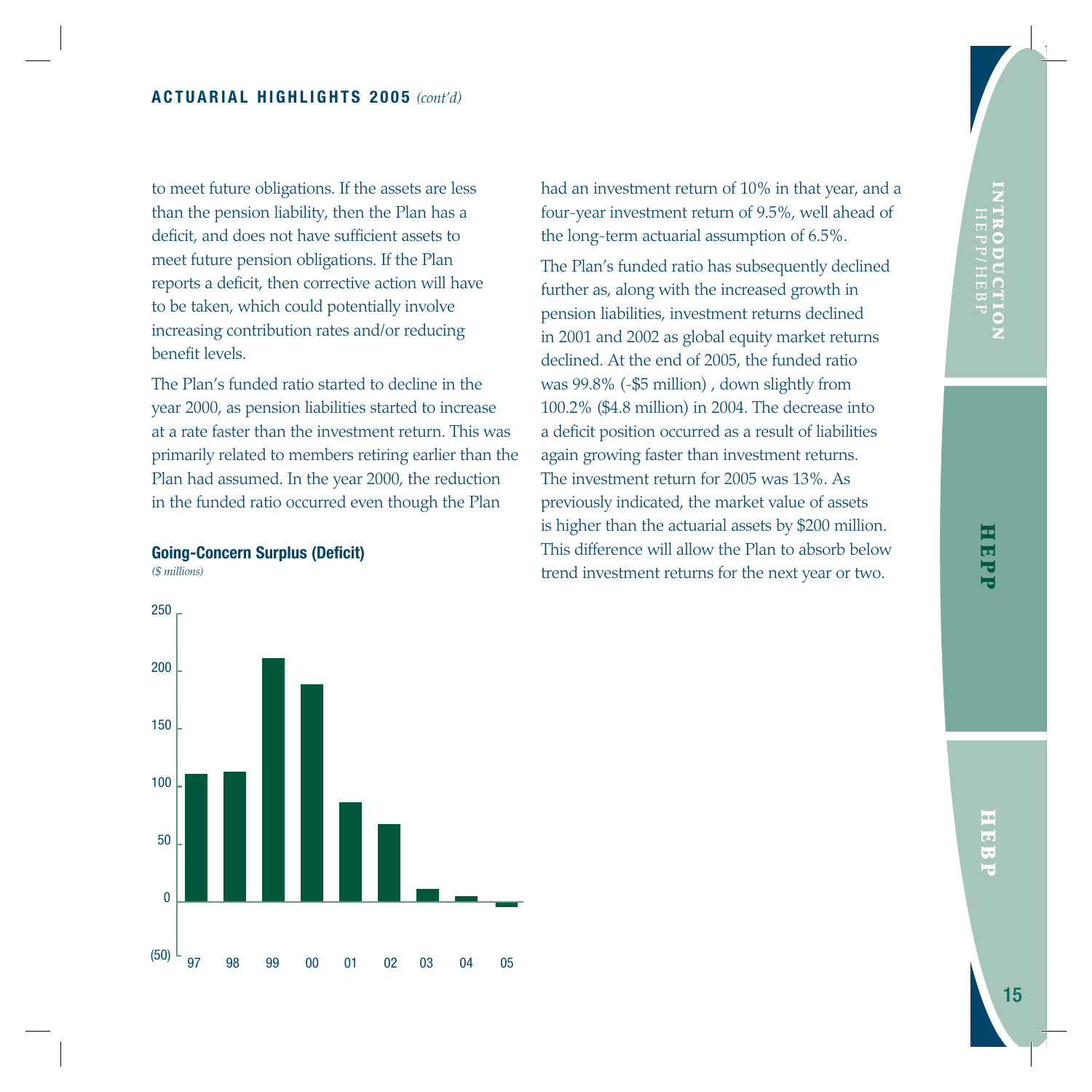As with the solvency ratio, the going-concern funded ratio does not provide sufficient margin to allow for adverse investment returns or unexpected changes in the pension liability. This means that the Plan cannot provide COLAs for retired members, as these funds come from the Plan's surplus, nor can any benefit improvements be considered. Under provincial pension legislation, the going-concern deficit needs to be eliminated over a 15-year period. As further described at the end of this report, contribution rates for the Plan were increased starting in 2005. The actuary has estimated that this increase in contribution rates will be sufficient to eliminate the solvency deficit over the next 15 years.

For 2006, no additional increase in contributions will be required. However, should investment returns, interest rates or liability demographics

### **Going-Concern Funded Ratio**



change adversely in 2006, the going-concern position may worsen, which may necessitate additional contributions in 2007.

## **CONTRIBUTION RATES**

In the 2003 Annual Report we indicated that the Plan's actuary had advised that the current level of contributions was insufficient to fund the basic Plan benefit levels. The contribution rates at December 2004 were 5.0% up to the year's maximum pensionable earnings, and 6.6% thereafter. Members and employers contribute equally to the Plan. The actuary had advised that the contribution rates should be raised to 6.85%/8.6% from the current 5.0%/6.6%.

In early 2005, the Signatory Boards and Unions approved increases to the contribution rates, from 5.0%/6.6% to 6.8%/8.6%. These rates are being phased in and will be fully implemented in July 2007.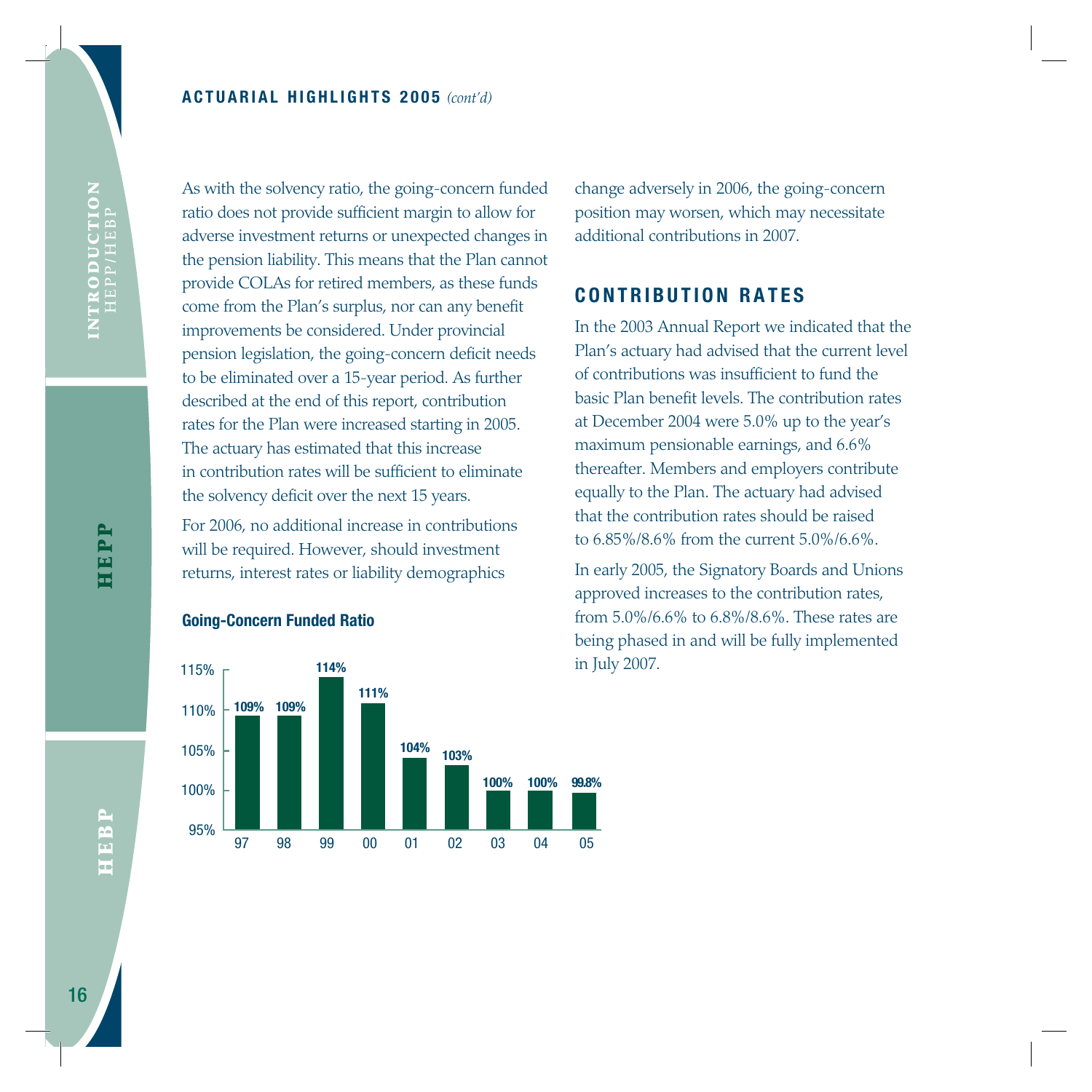# **HEPP I N T R O D U C T I O N HEPP/HEBP**

# **REPORT FROM THE DIRECTOR OF INVESTMENTS**

2005 was another good year for investment returns for HEPP. We achieved a 13% return in 2005 following an 11.1% return in 2004.

The chart below shows the level of the Canadian stock market over the past nine years. Following the market top in 2000, the Canadian stock market fell 45% over the next two years.

The past three years have seen a dramatic improvement in returns with the Canadian market up 24.2% in 2005, 14.4% in 2004 and 26.7% in 2003. The Canadian market has now reached its previous peak level set back in 2000.

### **Canadian Stock Market**

*at December 31, 2005*





17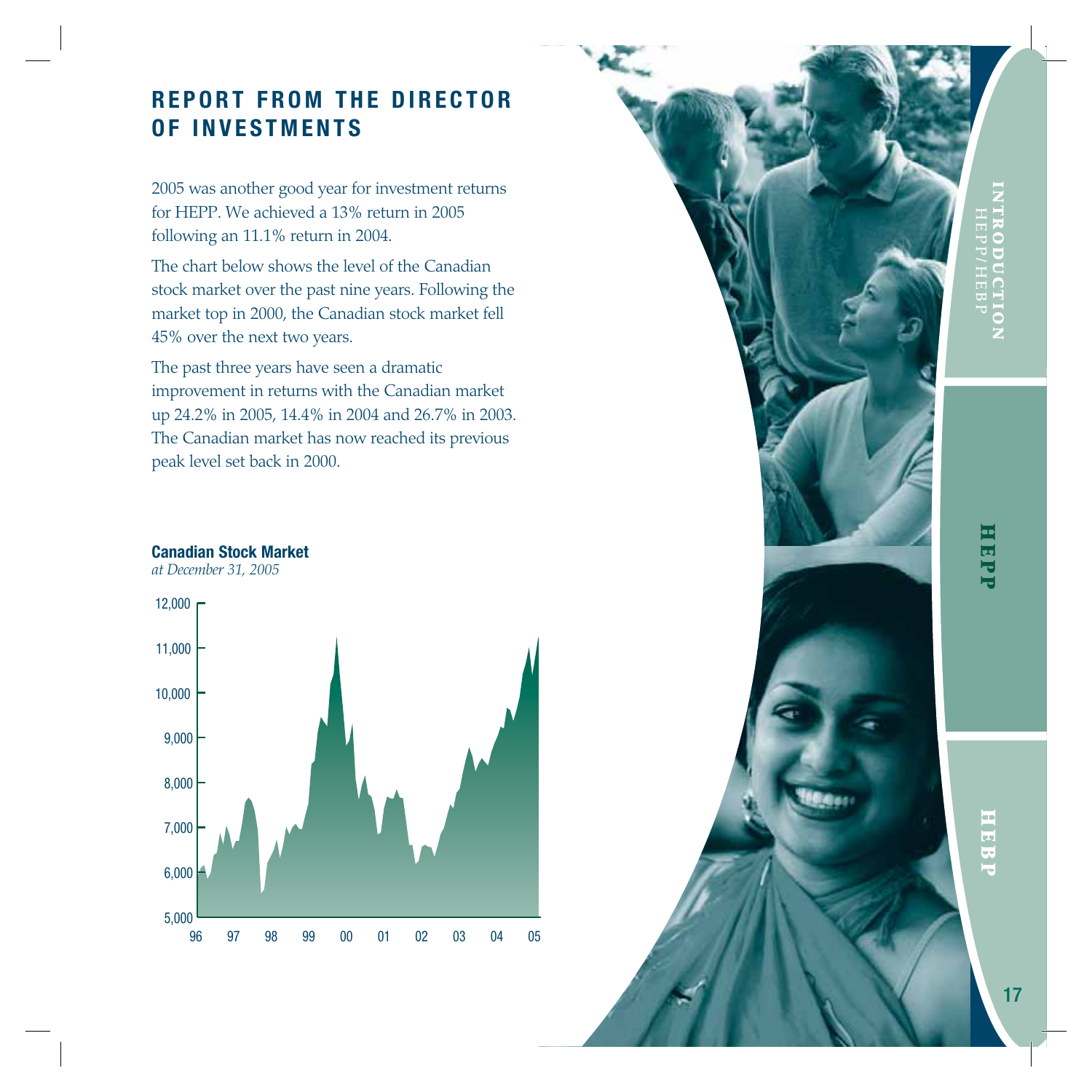### **REPORT FROM THE DIRECTOR OF INVESTMENTS** *(cont'd)*

**Major Market Returns**



The chart above highlights the returns of the major asset classes in which HEPP invests. All asset classes produced positive returns last year.

In 2004, US equity returns were negatively impacted by a rising Canadian dollar (up 7% versus the US dollar). In 2005, as the chart shows, the Canadian dollar rose 3.6% versus the US dollar (from \$0.83 at the end of 2004 to \$0.86 at the end of 2005). Despite a reduction of the impact of the rising Canadian dollar, the US equity market was one of the weaker major developed markets in 2005.

The rising Canadian dollar impacted our US equity portfolio, with the US stock market rising 6.1% in US dollar terms versus 2.3% in Canadian dollar terms (as compared to a US dollar return of 11% in 2004 versus a Canadian dollar return of 2.8%).

**Canadian Dollar vs. US Dollar** *at December 31, 2005*

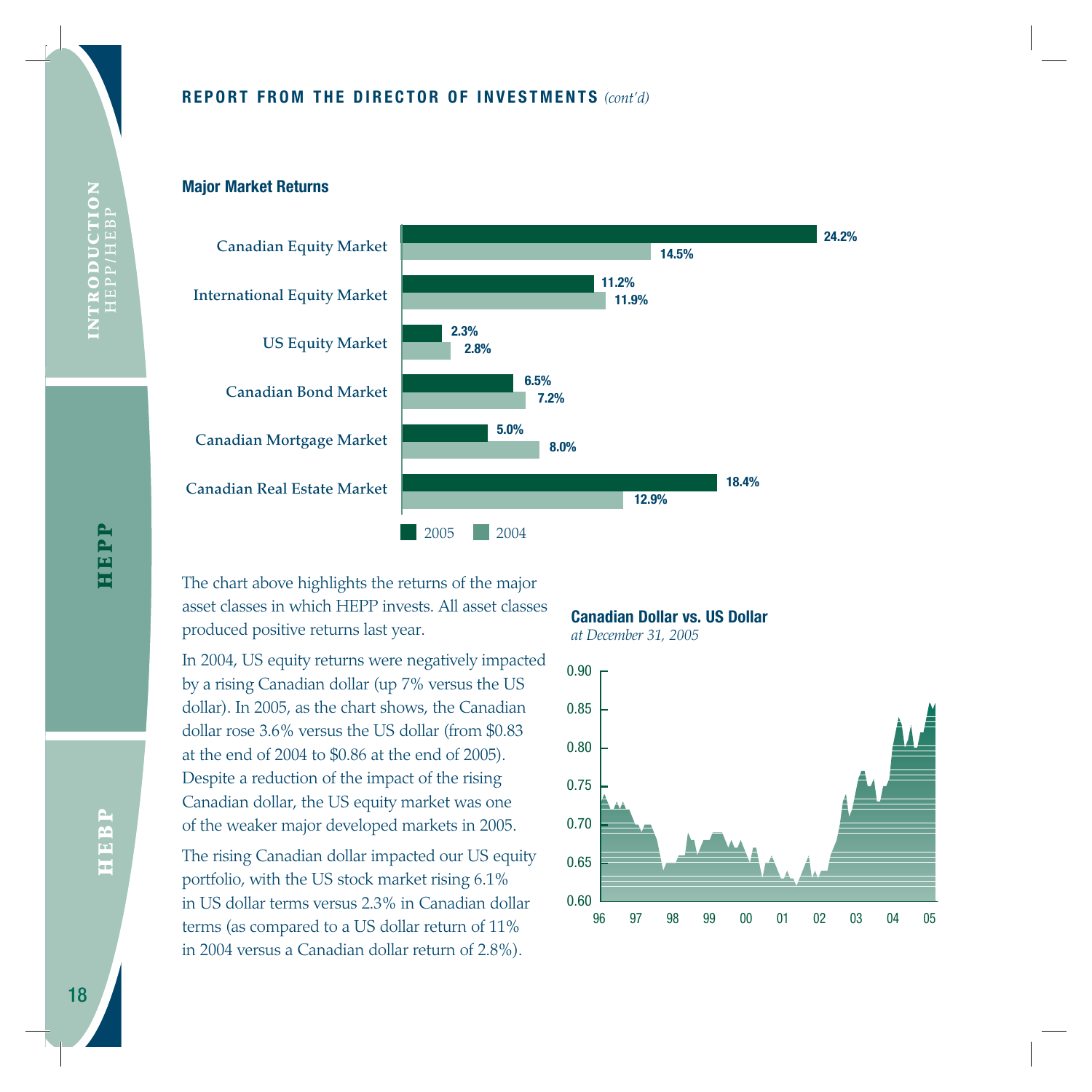The impact of currency movements in international markets was more pronounced in 2005, with a 26% return in local currency terms versus 7% in Canadian dollar terms (as compared to a 13% local currency return in 2004 and a 12% Canadian dollar return).

Our asset weights at the end of 2005 reflected our favouring the Canadian market over foreign stock markets.

Having achieved three years of strong investment returns, we are now keeping pace with our pension liability growth.

We measure the success of our investment program by comparing the actual returns to that of our policy benchmark. (The policy benchmark is calculated by taking the asset class weighting and multiplying by the asset class benchmark return. For example, our 30% weight in Canadian equity would be multiplied by the return of the TSX Index.)

## **HEPP Investment Returns vs. Pension Liability Growth**

*at December 31, 2005*



### **HEPP Asset Mix**

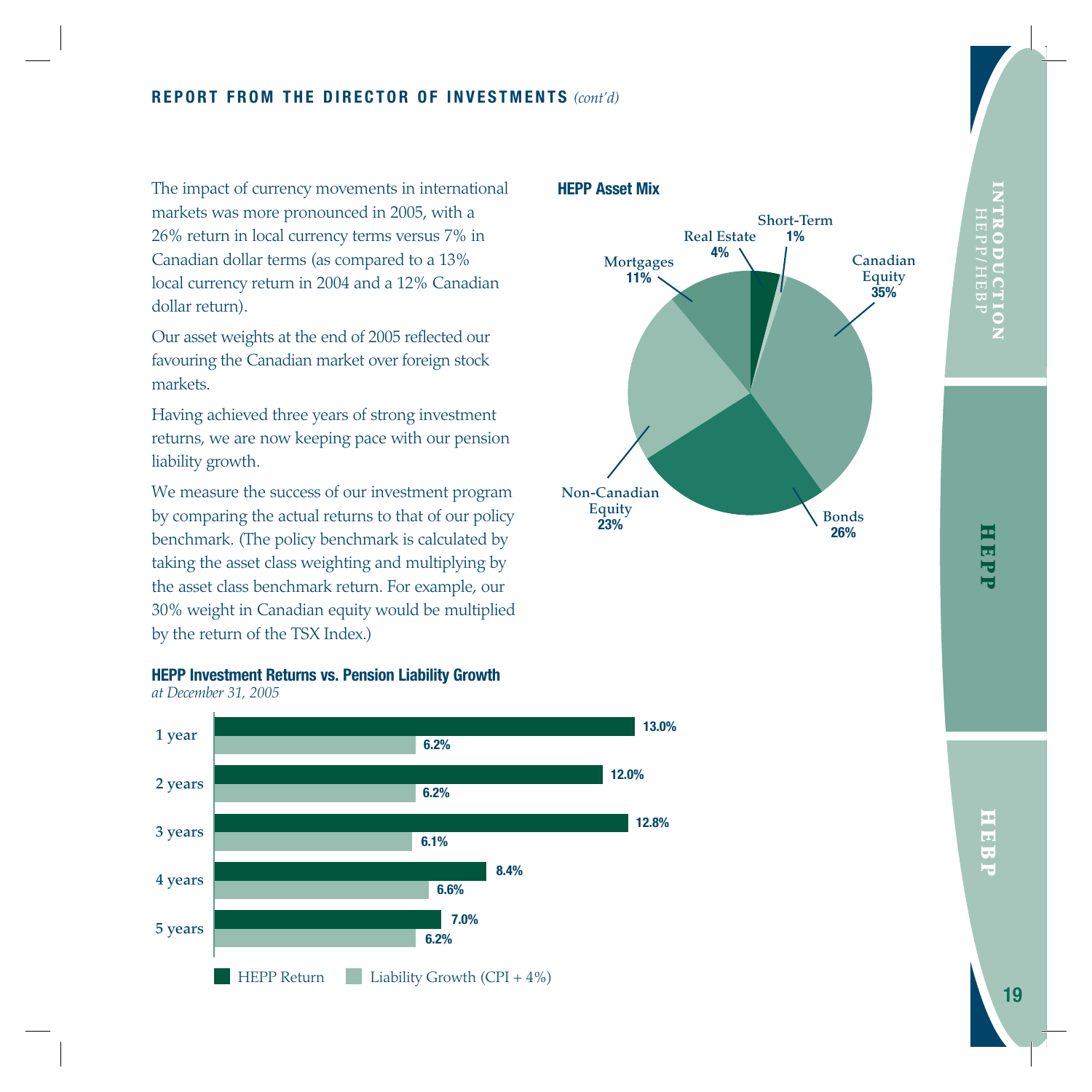### **REPORT FROM THE DIRECTOR OF INVESTMENTS** *(cont'd)*

**HEPP Investment Returns vs. Policy Benchmark Returns** 

*at December 31, 2005*



As the chart above shows, we have consistently added value to the policy benchmark over the last several years. Our actual returns were close to our policy return in 2005. We added value from our positions in US equities, international equities and mortgages. Our Canadian equity positions detracted slightly from our benchmark.

Our largest detractor from performance came from our real estate investments, where we only had 4% invested compared to our benchmark weight of 10%. With real estate being our second best performing asset class over the past several years, this underweight position impacted the fund's performance vs. its benchmark.

Our investment focus in 2005 was to largely stay the course with the asset mix that was in place at the end of 2004. The main investment theme was to maintain a larger exposure in Canadian equities as compared to non-Canadian equities.

The Canadian stock market fared well primarily as a result of the energy sector of the TSX Index, which rose over 60% during the year as crude oil rose from US\$43 to US\$61.

Our real estate program, which was initiated at the end of 2003, continues to provide strong returns. Our asset weight in real estate was 4% at year-end, below our target weight of 10%. We remain selective in property acquisitions with a focus on strong property fundamentals and valuations.

The past three years have provided attractive investment returns for the Plan. Our plan for 2006 is to review opportunities that will provide enhanced returns as compared to our fixed income investments, where current market yields are below that which are required to fund the Plan's benefits.

Id (Auck

**Ronald Queck, CFA** *Director of Investments*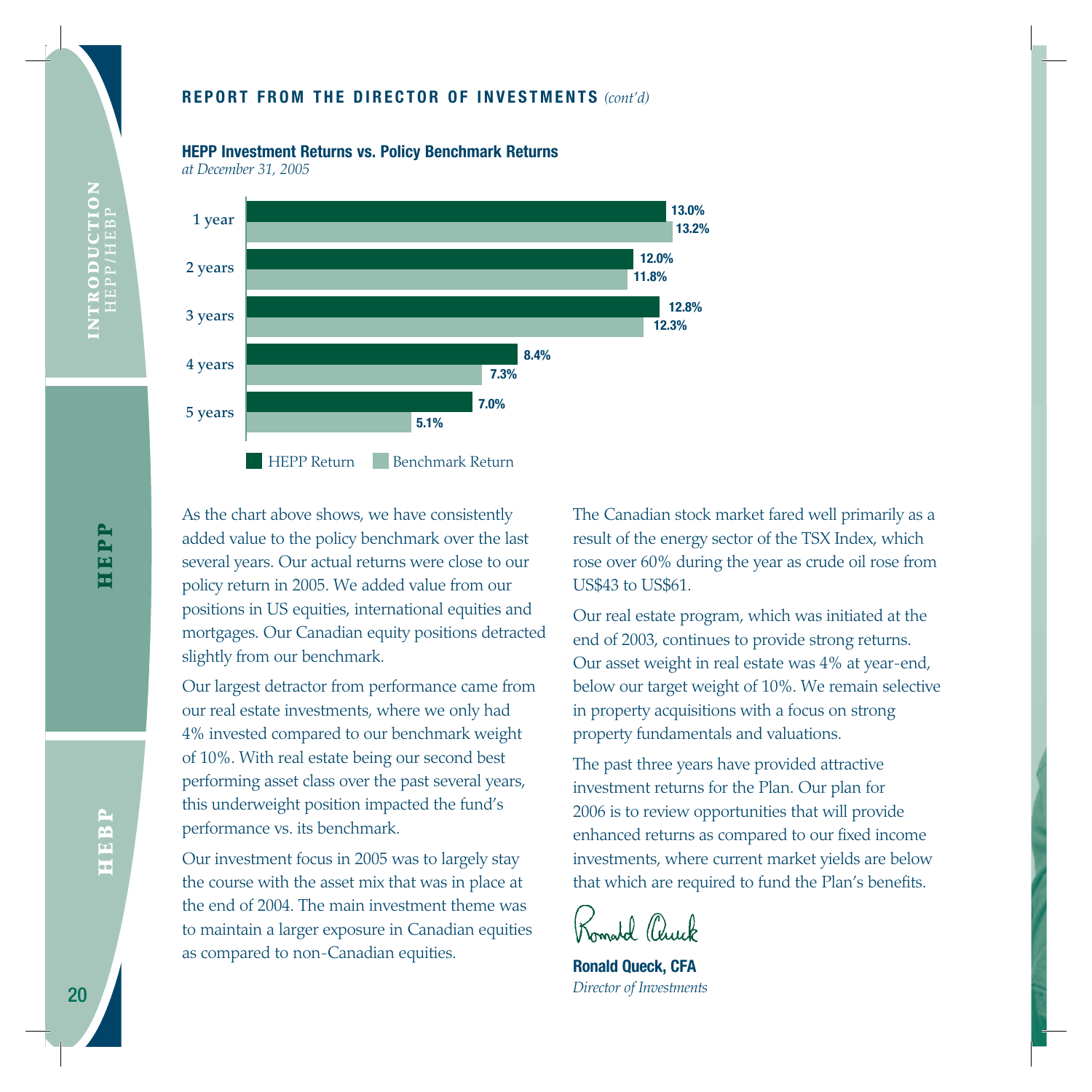# **HEPP I N T R O D U C T I O N HEPP/HEBP**

# **CONTENTS**

- **22** Introduction
- **23** Report from the Chair of the HEBP Board
- **24** Governance Structure

# **25** 2005 Highlights

- Healthcare Plan
- Retiree Group Healthcare Plan
- Dental Plan
- Group Life Insurance Plan
- Disability & Rehabilitation Plan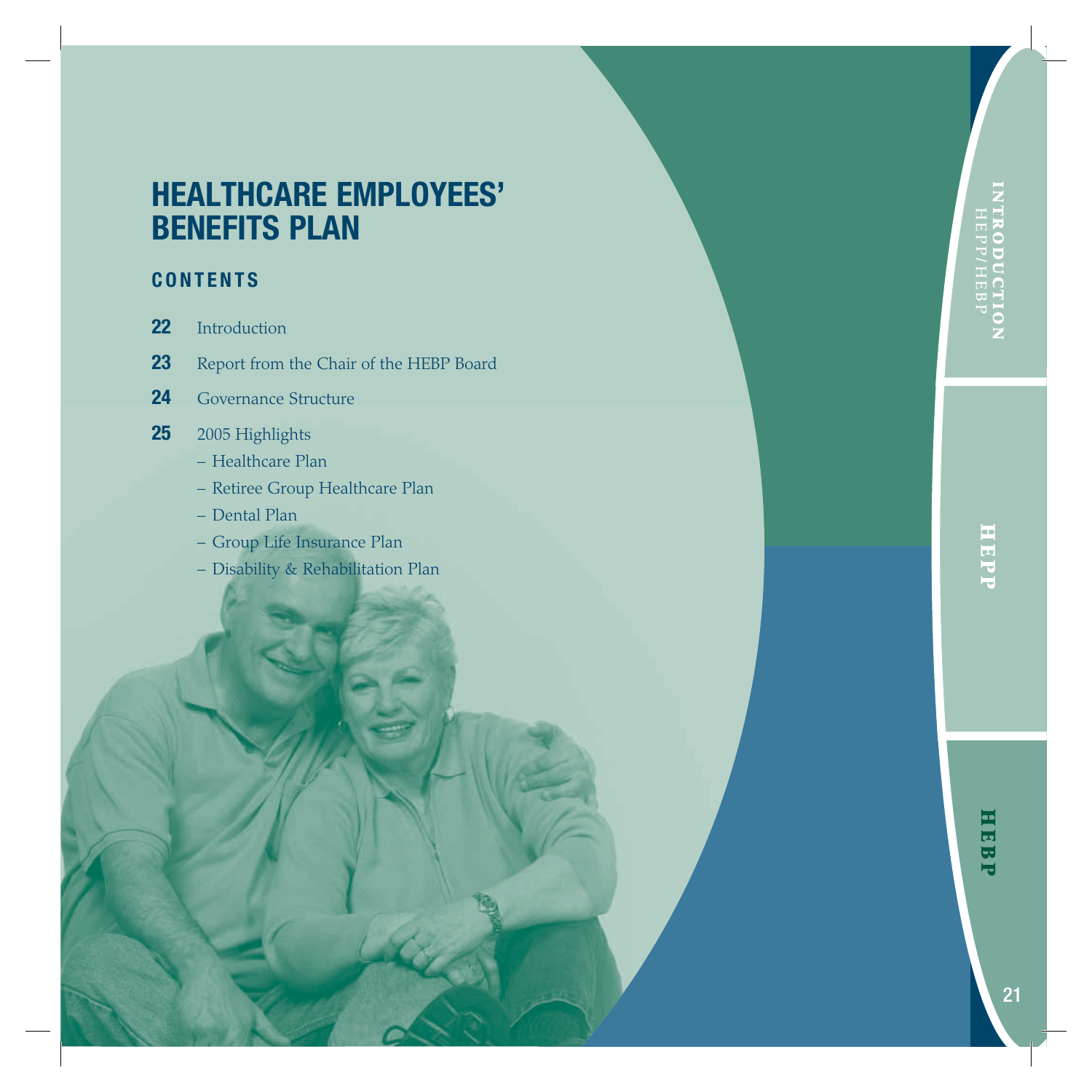# **INTRODUCTION**

The Healthcare Employees' Benefits Plan (HEBP) offers Group Healthcare, Dental, Disability & Rehabilitation (D&R), and Life Insurance Plans to eligible healthcare employees and their families, throughout Manitoba.

All employers do not necessarily participate in each of the Benefit Plans offered by HEBP. Employees

should check with their employer for coverage clarification.

Additional information on benefits and maximums is available in Plan brochures and on the HEBP website at **www.hepp.mb.ca.**

# **PLAN MEMBERSHIP**

### **ACTIVE MEMBERS**

| Year         |              | <b>Group Healthcare</b> |        | <b>Dental</b> | Life Insurance | D&R    |
|--------------|--------------|-------------------------|--------|---------------|----------------|--------|
| (At Dec. 31) | <b>Basic</b> | Enhanced                | Total  |               |                |        |
| 2005         | 9,848        | 12,613                  | 22.461 | 20,396        | 30,156         | 31,046 |
| 2004         | 9,438        | 12,563                  | 22,001 | 19,933        | 29,445         | 28,562 |
| 2003         | 8,886        | 12,612                  | 21,498 | 19.401        | 29,403         | 27,026 |
| 2002         | 8,165        | 12,444                  | 20,609 | 19,153        | 28,987         | 26.912 |

### **RETIRED MEMBERS**

| Year<br>(At Dec.31) | <b>Healthcare Plan</b><br>(Levels 1 & 1) | <b>Post-Retirement</b><br>Life Insurance |
|---------------------|------------------------------------------|------------------------------------------|
| 2005                | 4,525                                    | 4,496                                    |
| 2004                | 3.917                                    | 4,061                                    |
| 2003                | 3,973                                    | 3,756                                    |
| 2002                | 3.694                                    | 3.283                                    |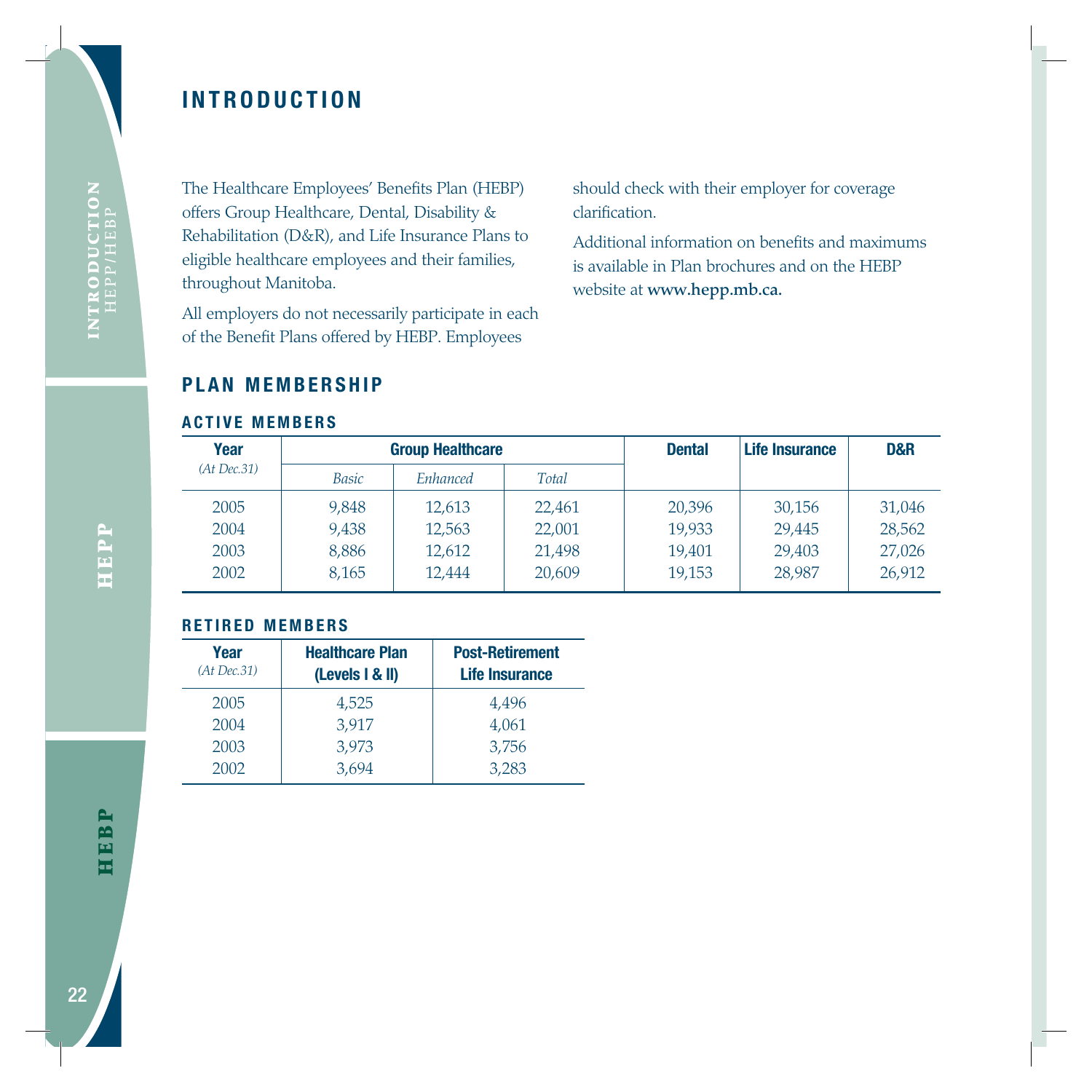# **REPORT FROM THE CHAIR OF THE HEBP BOARD**

The year 2005 has been eventful for the Healthcare Employees' Benefits Plan (HEBP). There have been a number of significant improvements including the introduction of the Manitoba Blue Cross Blue-Net point-of-sale drug card, which will be implemented in 2006, to allow Healthcare and Dental Plan members to access coverage and claims information over a secure Internet connection.

Within the Enhanced Healthcare Plan, coverage for paramedical practitioners was moved from a combined maximum to a per practitioner basis maximum, allowing members to use a form of therapy or a combination of forms of therapy toward their yearly maximum benefit payment for these practitioners.

The HEBP Plans are in good financial position, with the Enhanced Healthcare Plan aiming to eliminate its deficit by the end of 2007 and the remainder of the Plans in surplus positions.

The increase in claim maximums for drugs under the Retiree Group Healthcare Plan has been well received. As expected, the increase in drug claims is quickly exhausting the surplus in that Plan, and premium increases to pay for the enhanced benefit level will be phased in during 2006 and 2007.

The Board consolidated and approved amendments to the Disability & Rehabilitation (D&R) Plan Text, effective June 1, 2005. The D&R Plan continues to perform beyond expectations. Applications for benefits continue to climb, but HEBP's emphasis

on early intervention, rehabilitation and accommodation are paying dividends. Disabled members are returning to productive employment more quickly than ever before, which reduces the overall benefit payments from the Plan. The HEBP trustees are very pleased with the D&R Plan since it was moved to in-house management in 2002.

The HEBP Board continues to work with the Healthcare Employees' Pension Plan (HEPP) Board to ensure that there is a shared mission and values for HEPP and HEBP, and the creation of the Joint Executive Committee and Joint Governance Committee has furthered these efforts. The commitment to superior service is a priority for the Boards, and is being put into action by the management and staff of HEPP/HEBP.

I am very pleased to have had the opportunity to serve as the Chair of the Healthcare Employees' Benefits Plan. Members of the Plan are well served by the tireless commitment of the management and staff of HEBP in implementing the vision of the trustees. Much remains to be done, but tremendous progress has been made over the past year.

Sincerely,

**Bob Romphf** *Chair, Healthcare Employees' Benefits Plan*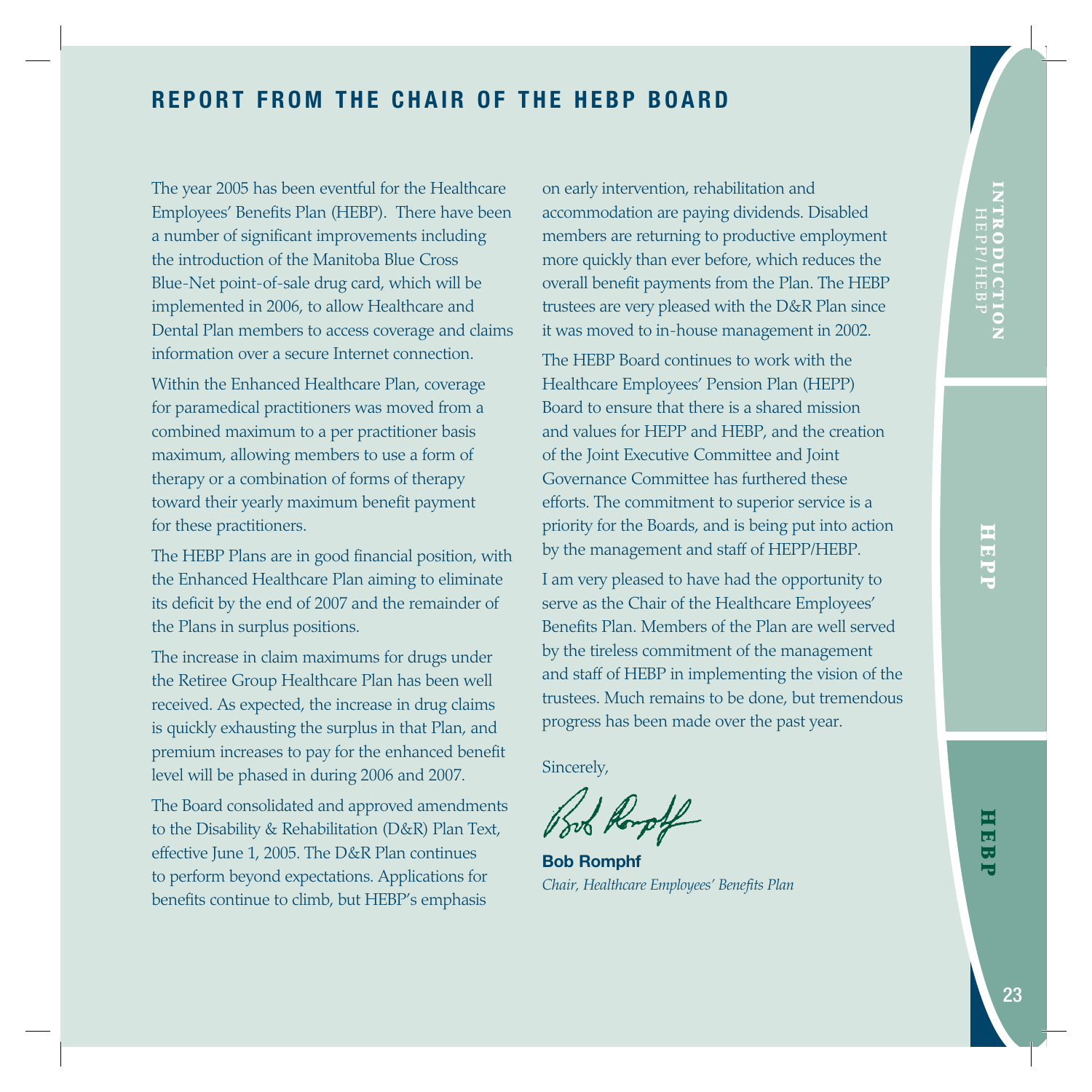# **GOVERNANCE STRUCTURE**

# **BOARD OF TRUSTEES**

HEBP is governed by an independent, 10-member Board of Trustees, equally representing both unions and employers:

- ◗ Five trustees are appointed by participating employers.
- ◗ Five trustees are appointed by healthcare-related unions in Manitoba.

Board members and their affiliations are listed on page 36.

# **COMMITTEES**

The following committees, established by the Board, play an important role in the governance of HEBP.

- **The Audit Committee assists the Board** in fulfilling its responsibility to oversee the financial reporting, accounting system and internal controls.
- ◗ The Joint Executive Committee consisting of the Chairs and Vice-Chairs of the HEPP and HEBP Boards oversees operational issues of joint concern to the Plans.

◗ The Joint Governance Committee provides recommendations to the Board regarding governance issues.

Committee members and their affiliations are listed on page 36.

# **MANAGEMENT AND STAFF**

HEBP management and staff provide administrative and member services for both the Healthcare Employees' Benefits Plan (HEBP) and the Healthcare Employees' Pension Plan (HEPP).

# **SERVICE PROVIDERS**

HEBP works in partnership with Manitoba Blue Cross, Manulife Financial and The Great-West Life Assurance Company to deliver benefits to members.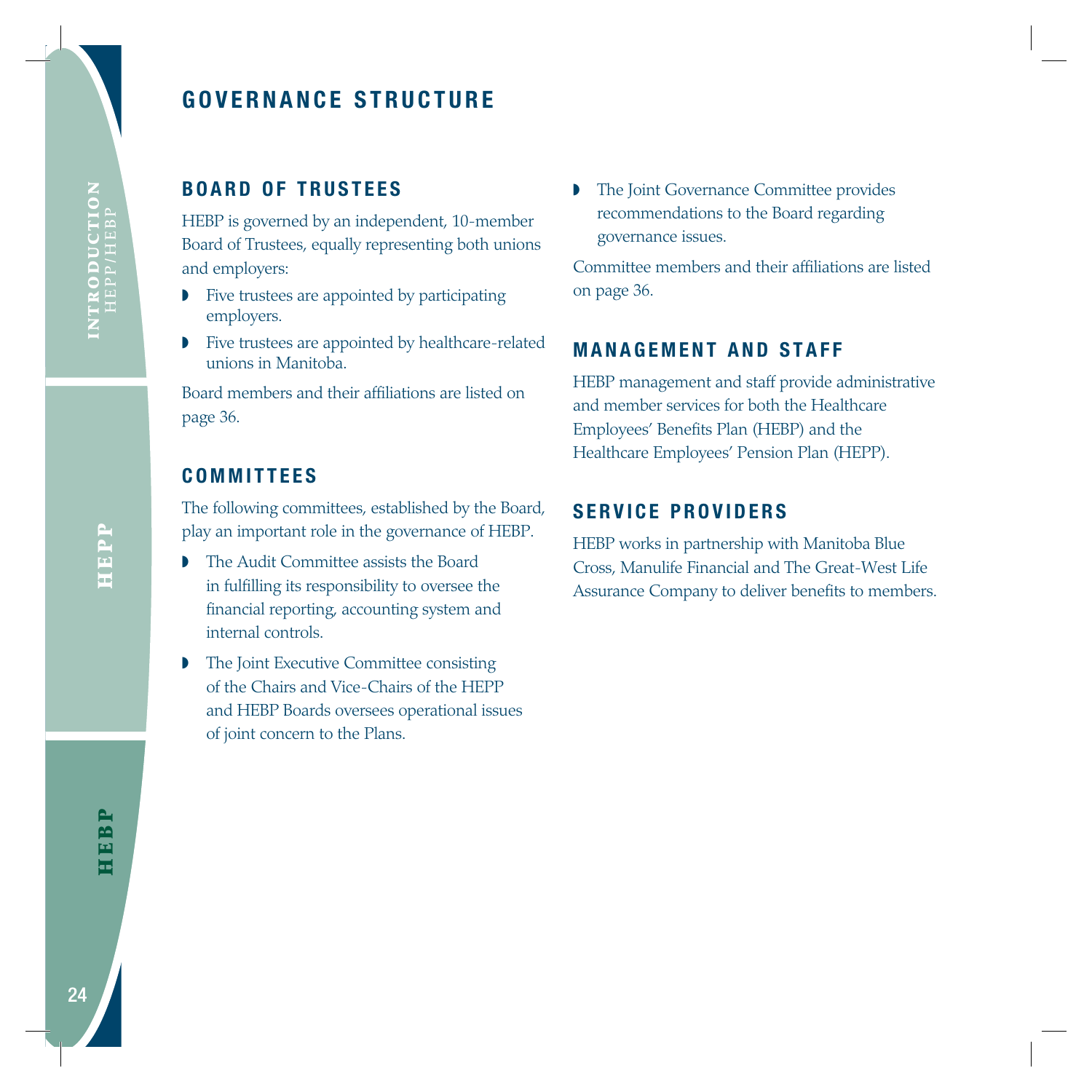# **2005 HIGHLIGHTS**

# **GROUP HEALTHCARE PLAN**

### **Benefit Coverage for Active Employees**

There are two coverage levels under the Group Healthcare Plan providing for many healthcarerelated expenses.

**Basic coverage** provides ambulance service, semi-private hospital rooms, travel healthcare insurance, cardiac rehabilitation, prosthetics, rental or purchase of medical equipment, prescription drugs, private duty nursing, athletic therapy and services by the following paramedical practitioners:

- ◗ Chiropodist
- ◗ Certified Foot Care Nurse/Podiatrist
- ◗ Clinical Psychologist
- ◗ Physiotherapist/Occupational Therapist
- ◗ Registered Dietician

**Enhanced coverage** provides the above benefits with higher maximums for paramedical practitioners, prescription drugs and private duty nursing; and offers vision care, specialist referral benefits, assisted care benefits, tutorial services, hearing aids and orthotics. In addition to the paramedical services covered under Basic coverage, Enhanced coverage offers services by the following paramedical practitioners:

- **Acupuncturist**
- ◗ Audiologist
- **Chiropractor**
- ◗ Licensed Massage Therapist
- **Naturopath**
- **Osteopath**
- **Speech Therapist**

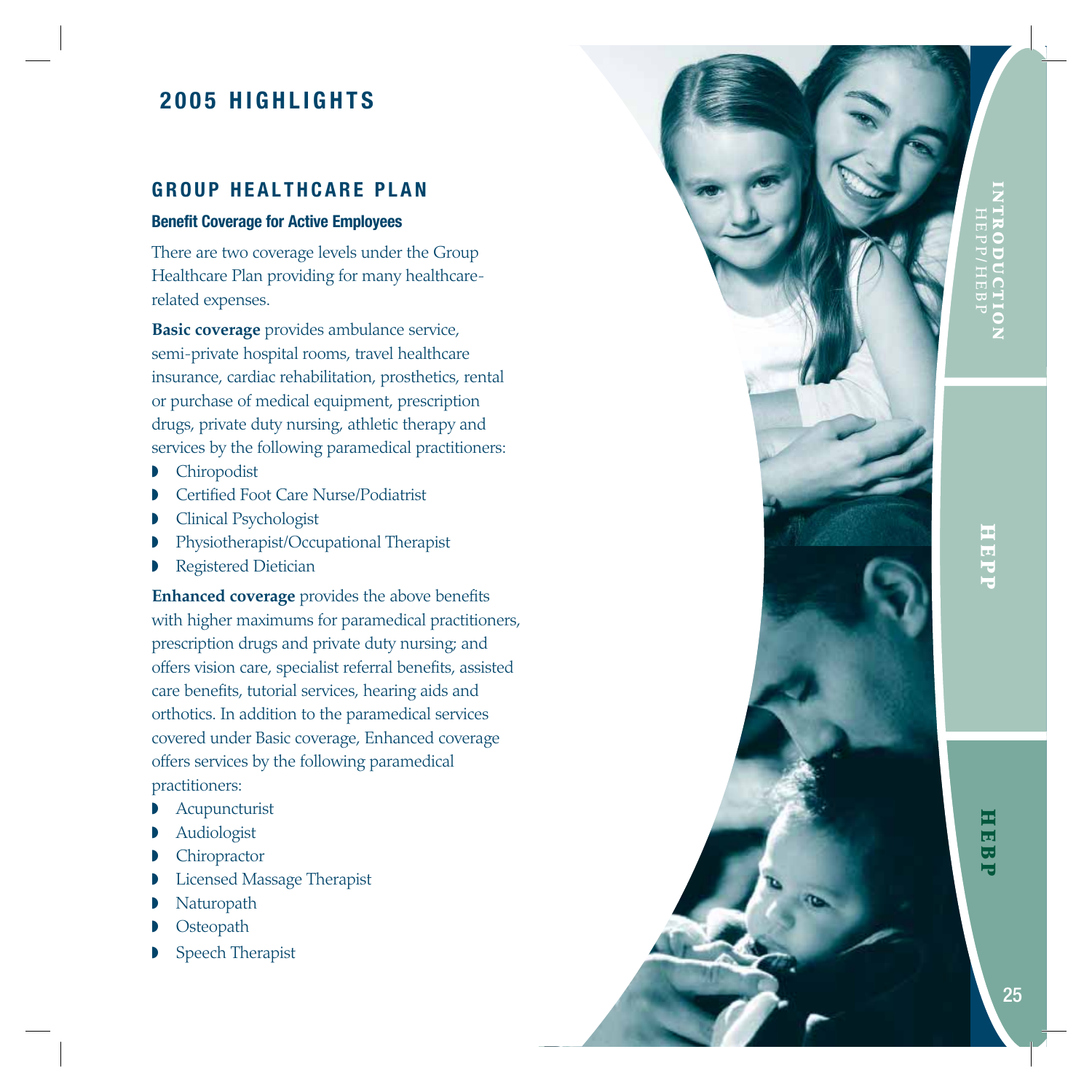In response to member requests, effective June 1, 2005, paramedical maximums were changed from a combined to a per practitioner basis. To support this change, rate increases were implemented on June 1, 2005 to Basic and Enhanced Group Healthcare premiums. The Enhanced Plan, which was in a deficit position, had a larger premium increase than the Basic Plan.



# **Basic Group Healthcare Plan Comparison of Paid Claims**



INTRODUCTION<br>HEPP/HEBP



**Enhanced Group Healthcare Plan Comparison of Paid Claims**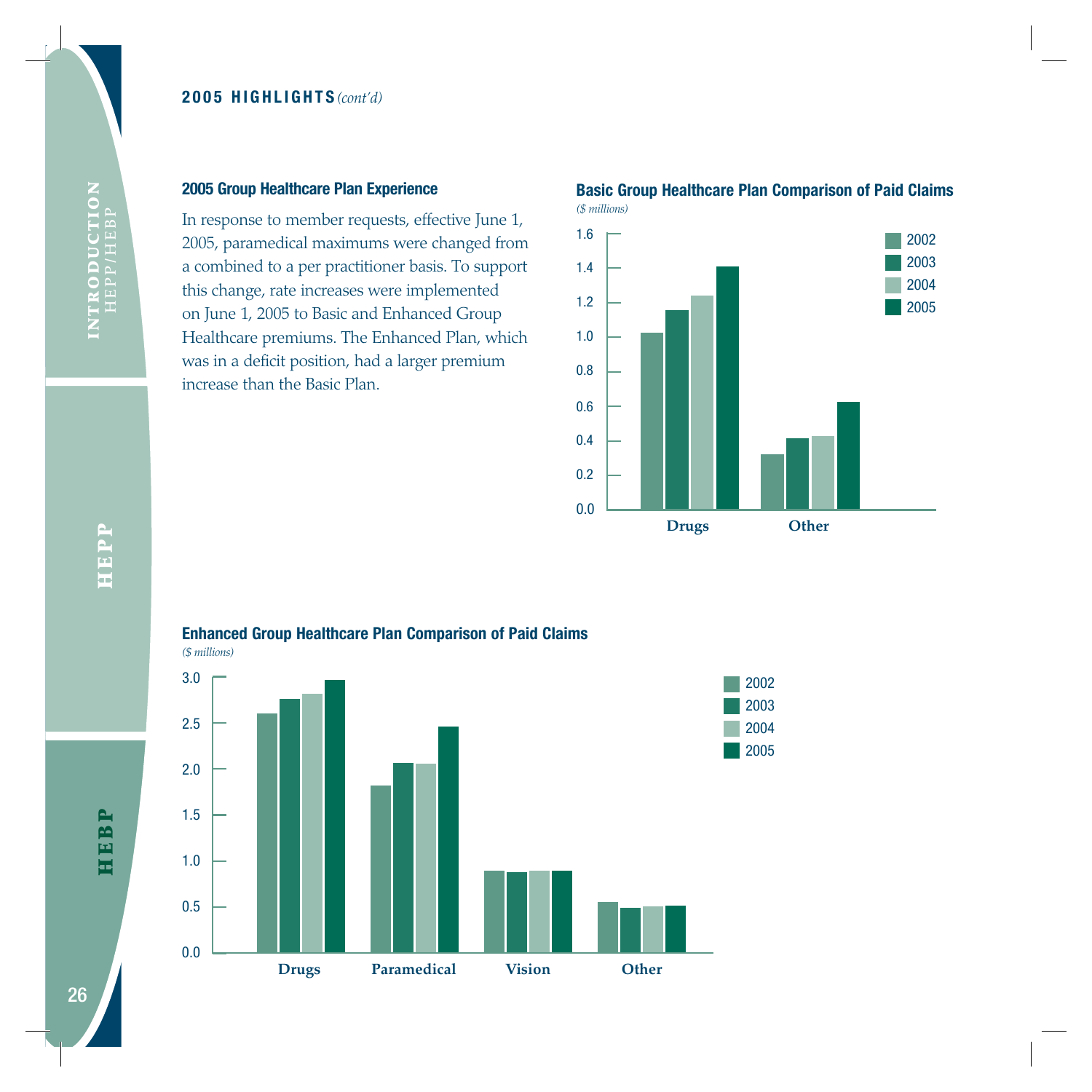# **RETIREE GROUP HEALTHCARE PLAN**

### **Benefit Coverage for Retired Members**

There are two coverage levels under the Retiree Group Healthcare Plan providing for many healthcare-related expenses. Level I covers ambulance service and semi-private hospital rooms. Level II covers the above benefits and offers private duty nursing, travel healthcare insurance, prescription drug coverage, cardiac rehabilitation, physiotherapy/occupational therapy, prosthetics, rental or purchase of medical equipment and services by the following paramedical practitioners:

- **•** Athletic Therapist
- ◗ Audiologist
- ◗ Certified Foot Care Nurse/Podiatrist
- Chiropractor
- ◗ Clinical Psychologist
- ◗ Licensed Massage Therapist
- **Naturopath**
- **Osteopath**
- ◗ Registered Dietician
- ◗ Speech Therapist

### **2005 Retiree Group Healthcare Plan Experience**

Prescription drug coverage provided under Level II of the Retiree Group Healthcare Plan was increased in 2005. To support this improvement, and an increase in the total of claims paid under the Plan, premiums were increased effective June 1, 2005.

Premiums for Level I coverage remained unchanged.

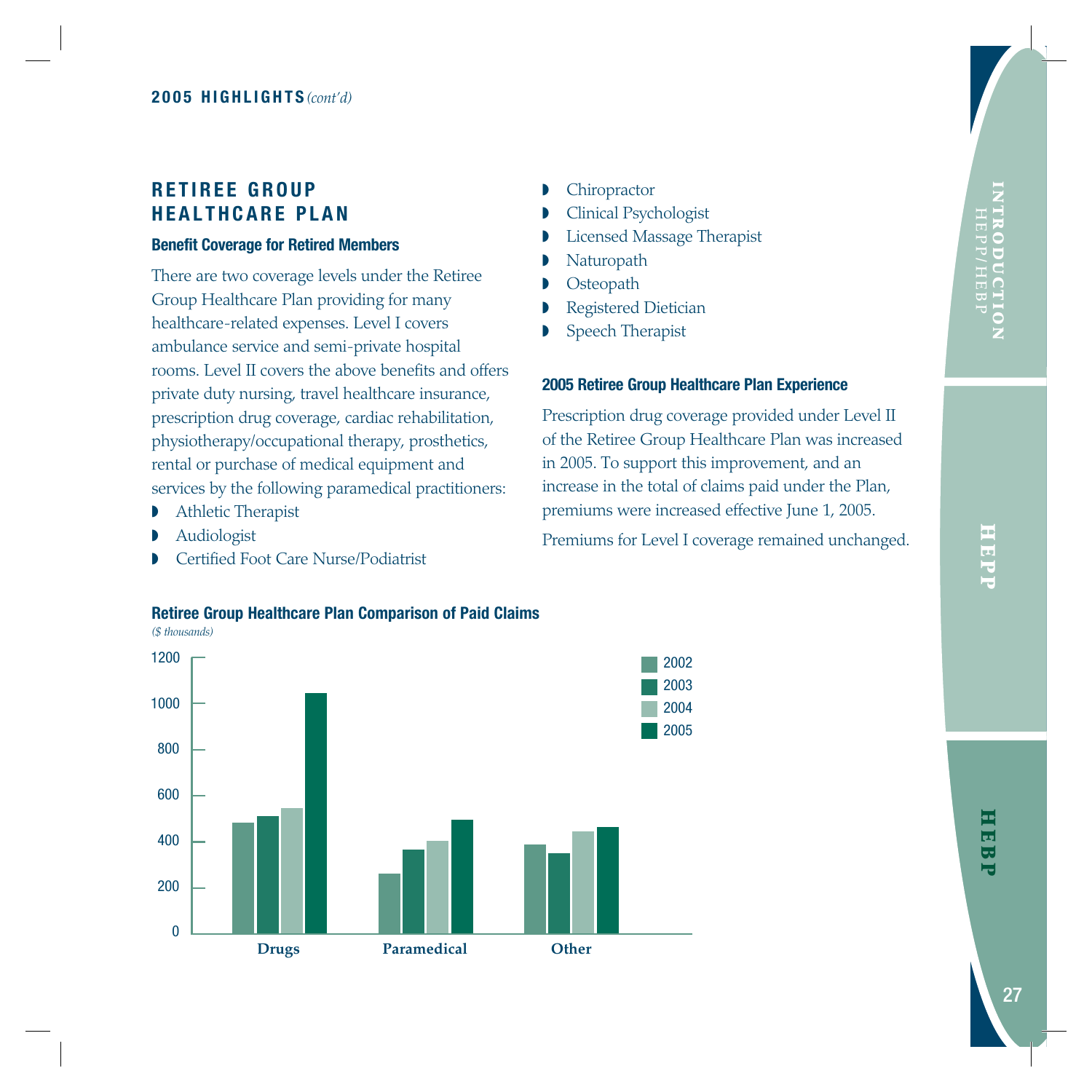# **DENTAL PLAN**

### **Benefit Coverage for Active Employees**

The Dental Plan covers 100% of eligible charges for basic dental treatment, 50% of eligible charges for major dental treatment and 50% of eligible charges for orthodontic treatment for dependent children under age 18. Members and eligible family members may claim up to \$1000 per person each calendar year.

### **2005 Dental Plan Experience**

A rate increase was implemented effective June 1, 2005 to offset the 2005 Manitoba Dental Fee Guide adjustment.





**HEPP I N T R O D U C T I O N HEPP/HEBP** HEPP

INTRODUCTION<br>HEPP/HEBP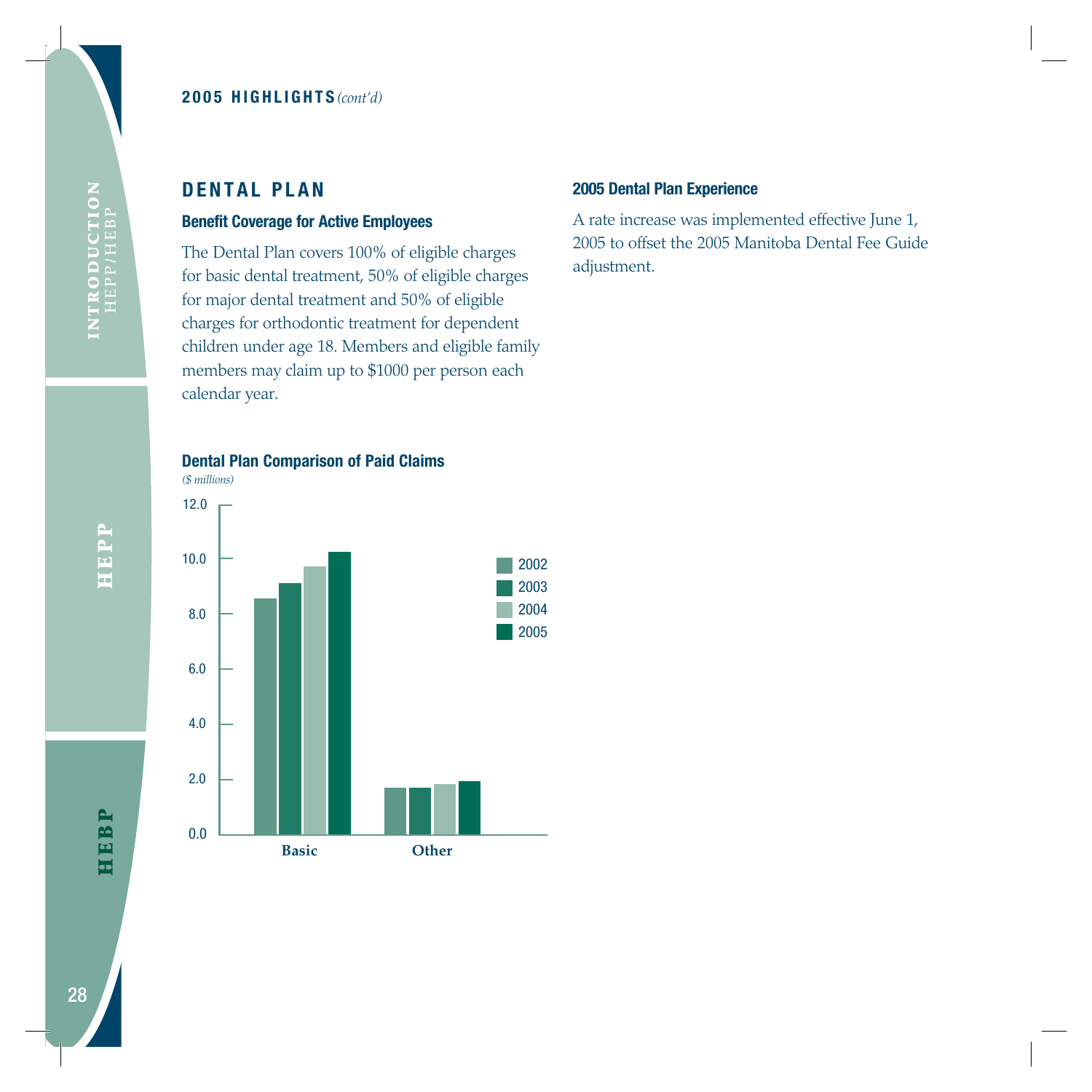|                                                    | 2005               | 2004             |
|----------------------------------------------------|--------------------|------------------|
| Increase                                           |                    |                  |
| Premiums                                           | \$<br>26, 247, 364 | \$<br>24,455,442 |
| Investment income                                  | 135,028            | 142,362          |
|                                                    | 26,382,392         | 24,597,804       |
| Decrease                                           |                    |                  |
| Claims incurred                                    | 22,970,343         | 21,092,351       |
| Payments to travel plan                            | 558,396            | 528,943          |
| Plan administration expenses - HEBP                | 180,119            | 218,848          |
| Plan administration expenses - Manitoba Blue Cross | 1,446,456          | 1,322,500        |
| Interest charges - Manitoba Blue Cross             | 38,420             | 89,170           |
|                                                    | 25, 193, 734       | 23, 251, 812     |
| Net increase before undernoted                     | 1,188,658          | 1,345,992        |
| Appropriations (to) from reserves                  | (2, 171, 751)      | 398,209          |
| Net (decrease) increase                            | (983,093)          | 1,744,201        |
| Fund balances, January 1                           | 951,764            | (792,437)        |
| <b>Fund balances, December 31</b>                  | \$<br>(31, 329)    | \$<br>951,764    |

# **DENTAL AND GROUP HEALTHCARE PLANS FINANCIAL SUMMARY\***

*\* Full Audited Financial Statements are available on our website at www.hepp.mb.ca.*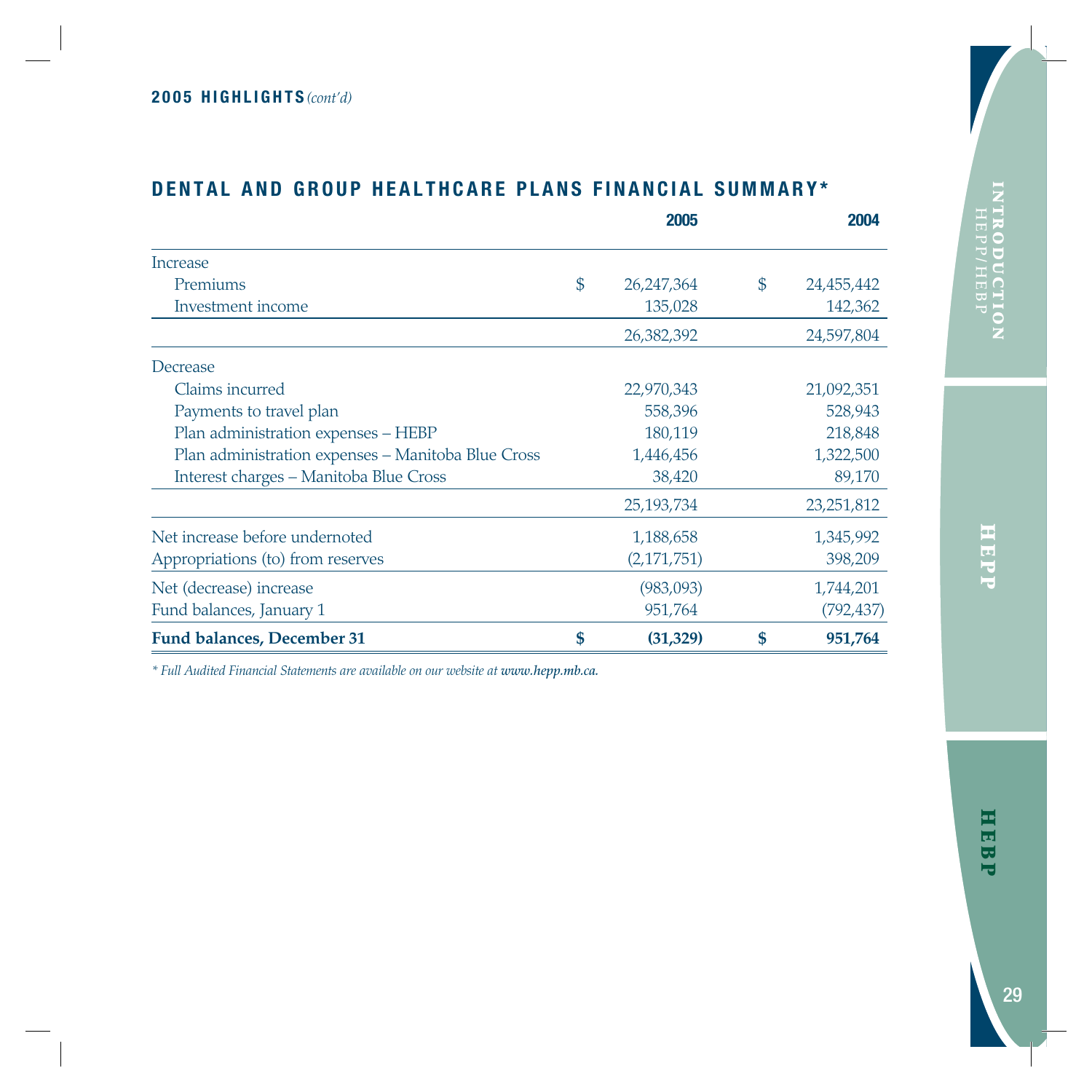# **GROUP LIFE INSURANCE PLAN**

### **Benefit Coverage for Active Employees**

The Group Life Insurance Plan offers members the flexibility to choose the amount of coverage they need.

Members are automatically insured for Basic Life Insurance equal to their gross basic annual earnings, and may choose additional coverage for themselves and family members. They are also automatically insured for Basic Accidental Death & Dismemberment (AD&D) Insurance equal to their total Basic and Optional Life Insurance coverage, and may choose additional AD&D insurance.

### **Benefit Coverage for Retired Members**

At retirement, Optional Post Retirement Insurance is available. Members may choose from zero to four units. On retirement, the maximum number of units cannot exceed the number of units the member had while actively at work. Each unit is equal to \$7,000 of insurance before the age of 60, and at age 60 reduces by \$1,000 per unit every five years. Coverage and premiums stop at age 90.

### **2005 Group Life Insurance Plan Experience**

Paid claims under the Group Life Plan increased in 2005.

### **Group Life Insurance Plan Comparison of Paid Claims** *(\$ millions)*



HEPP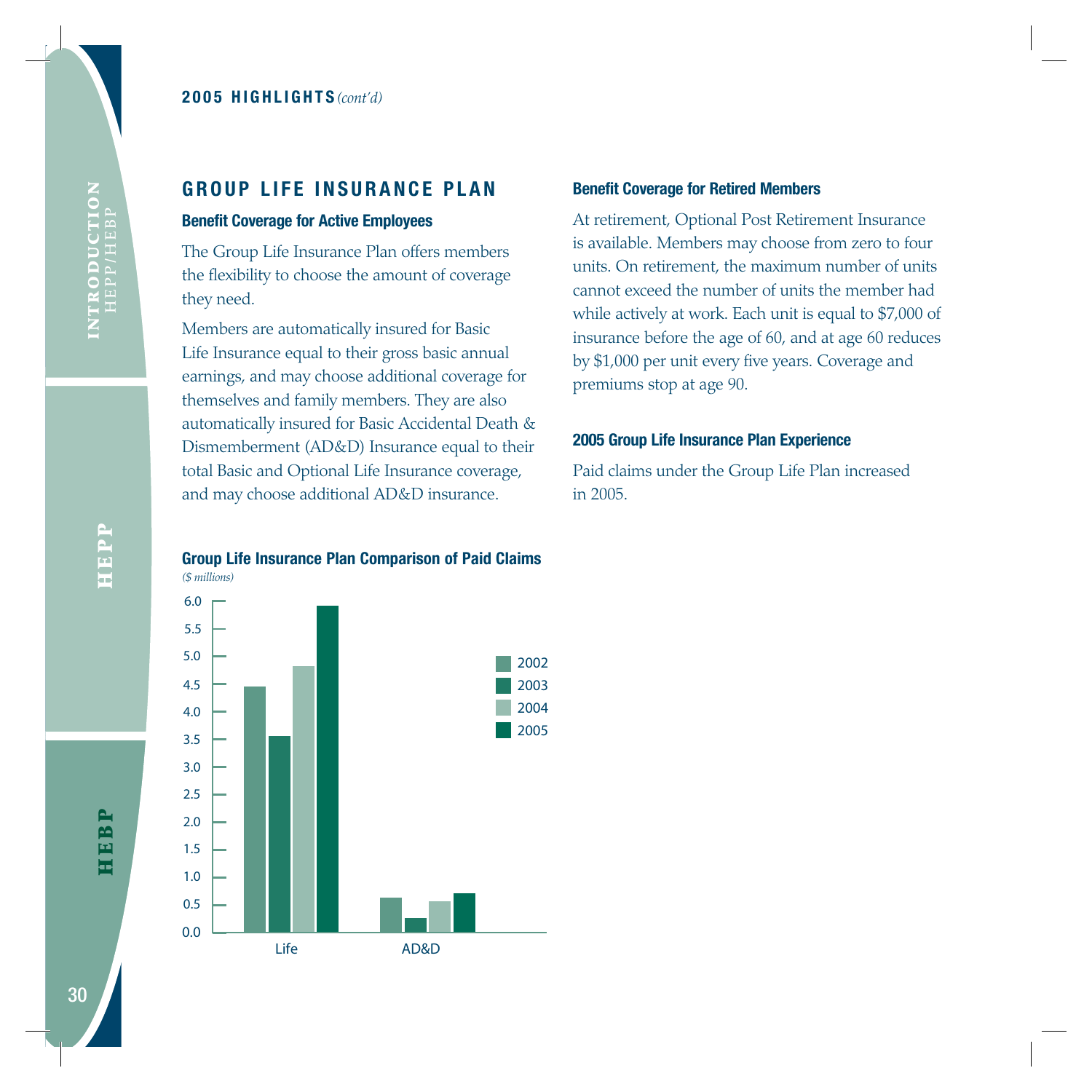# **GROUP LIFE INSURANCE PLAN FINANCIAL SUMMARY\***

| Increase                                       | 2005             | 2004             |
|------------------------------------------------|------------------|------------------|
| Premiums                                       | \$<br>7,381,144  | \$<br>7,017,873  |
| Investment income                              | 3,065,124        | 2,190,448        |
|                                                | 10,446,268       | 9,208,321        |
| Decrease                                       |                  |                  |
| Claims incurred                                | 6,564,246        | 5,577,210        |
| Plan administration expenses - HEBP            | 380,891          | 433,862          |
| Plan administration expenses - Great-West Life | 487,472          | 455,488          |
|                                                | 7,432,609        | 6,466,560        |
| Net increase before undernoted                 | 3,013,659        | 2,741,761        |
| Appropriations to Disabled Life waiver reserve | (5,000,000)      | (600,000)        |
| Appropriations to Paid-up reserve              |                  | (1,558,681)      |
| Net (decrease) increase                        | (1,986,341)      | 583,080          |
| Fund balances - unrestricted, January 1        | 13,760,456       | 13,577,376       |
| Transfers to internally restricted funds       | (500,000)        | (400,000)        |
| Fund balances - December 31                    | \$<br>11,274,115 | \$<br>13,760,456 |

*\* Full Audited Financial Statements are available on our website at www.hepp.mb.ca.*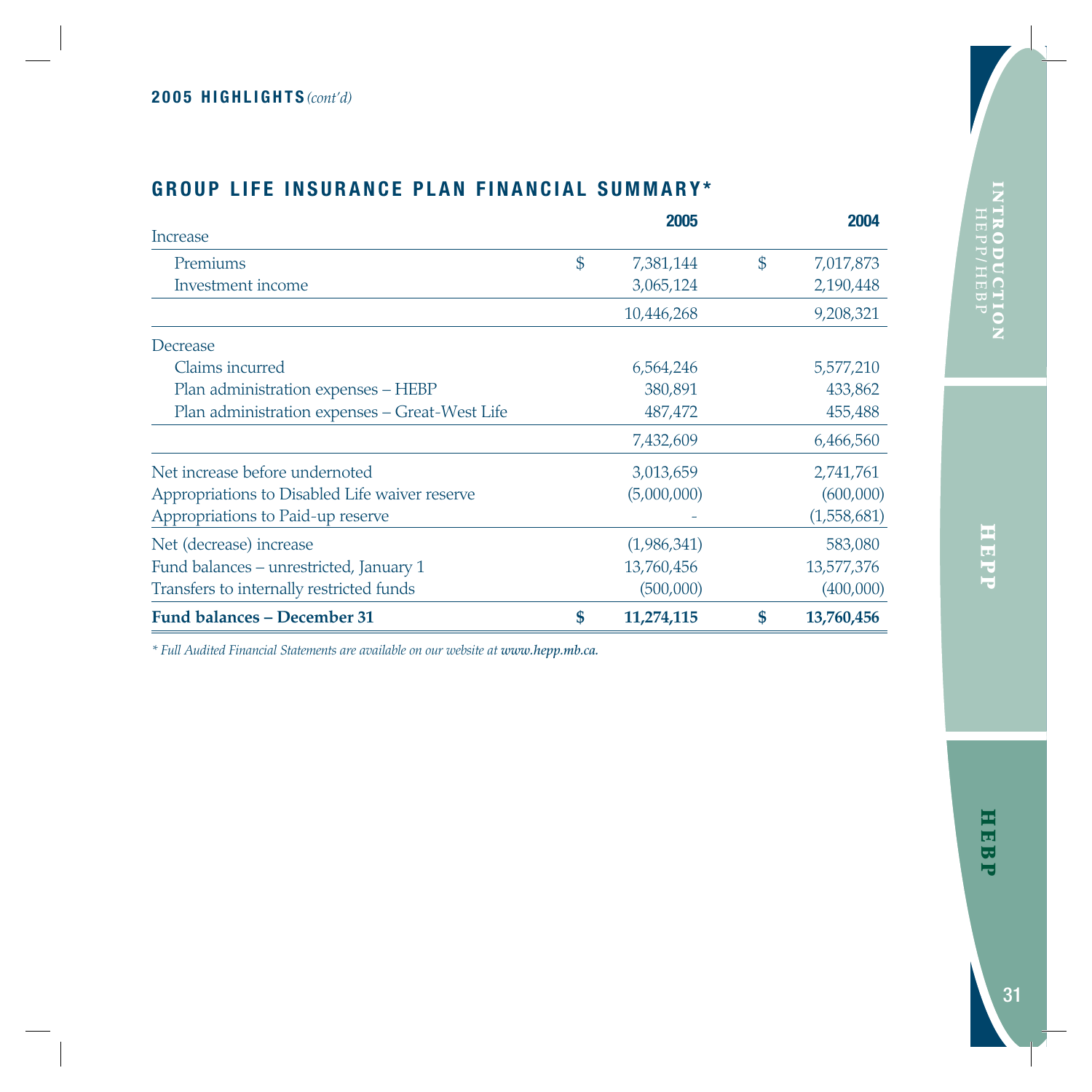### **Benefit Coverage for Active Employees**

The Disability & Rehabilitation (D&R) Plan provides members with income replacement should they be unable to work due to a disability. The disability may be due to illness or injury, and need not be work-related (some exclusions apply).

The D&R Plan also supports rehabilitation programs for qualified claimants. Programs are developed with support from the member's physician and employer. D&R claims specialists and/or vocational rehabilitation providers may assist in managing and coordinating claims.

### **D&R Return to Work Initiatives**

Rehabilitation Claim Specialists focused on assisting members in work trials and in planning graduated return to work programs. Working collaboratively with the employers, unions and community resources, a number of members have returned to active employment.

### **Information Available on Website**

D&R Plan information, including a summary of 2005 claims and an employment resources manual, is available in the D&R section of the HEPP/HEBP website at www.hepp.mb.ca.

### **2005 Disability & Rehabilitation Plan Experience: Comparison of Paid Claims**





**D&R Insured (Manulife) and Self-insured Claims** *(\$ millions)* 

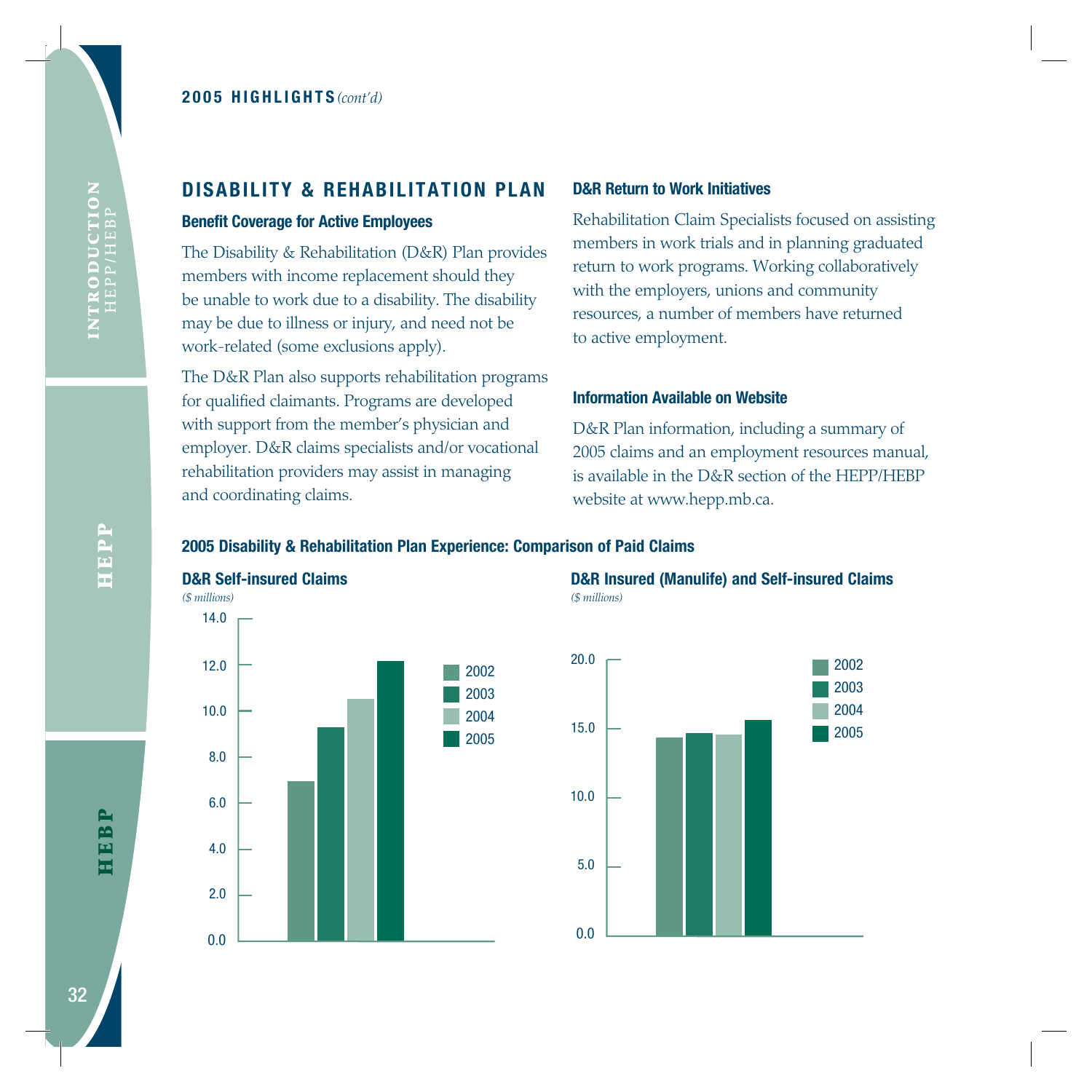### **D&R Number of Paid Claims**



# **DISABILITY & REHABILITATION PLAN FINANCIAL SUMMARY\***

|                                         | 2005             | 2004             |
|-----------------------------------------|------------------|------------------|
| Increase                                |                  |                  |
| Premiums                                | \$<br>25,148,805 | \$<br>23,330,971 |
| Investment income                       | 4,459,372        | 4,258,999        |
|                                         | 29,608,177       | 27,589,970       |
| Decrease                                |                  |                  |
| Claims incurred                         | 12,263,571       | 10,499,715       |
| Claims-related expenses                 | 639,258          | 401,590          |
| Plan administration expenses - HEBP     | 3,490,020        | 2,918,682        |
| Plan administration expenses - Manulife | 109,395          | 125,450          |
|                                         | 16,502,244       | 13,945,437       |
| Net increase before undernoted          | 13,105,933       | 13,644,533       |
| Appropriations to reserves              | (1,062,602)      | (5,479,929)      |
| Net increase                            | 12,043,331       | 8,164,604        |
| Fund balances, January 1                | 4,274,171        | (3,890,433)      |
| Fund balances, December 31              | \$<br>16,317,502 | \$<br>4,274,171  |

*\* Full Audited Financial Statements are available on our website at www.hepp.mb.ca.*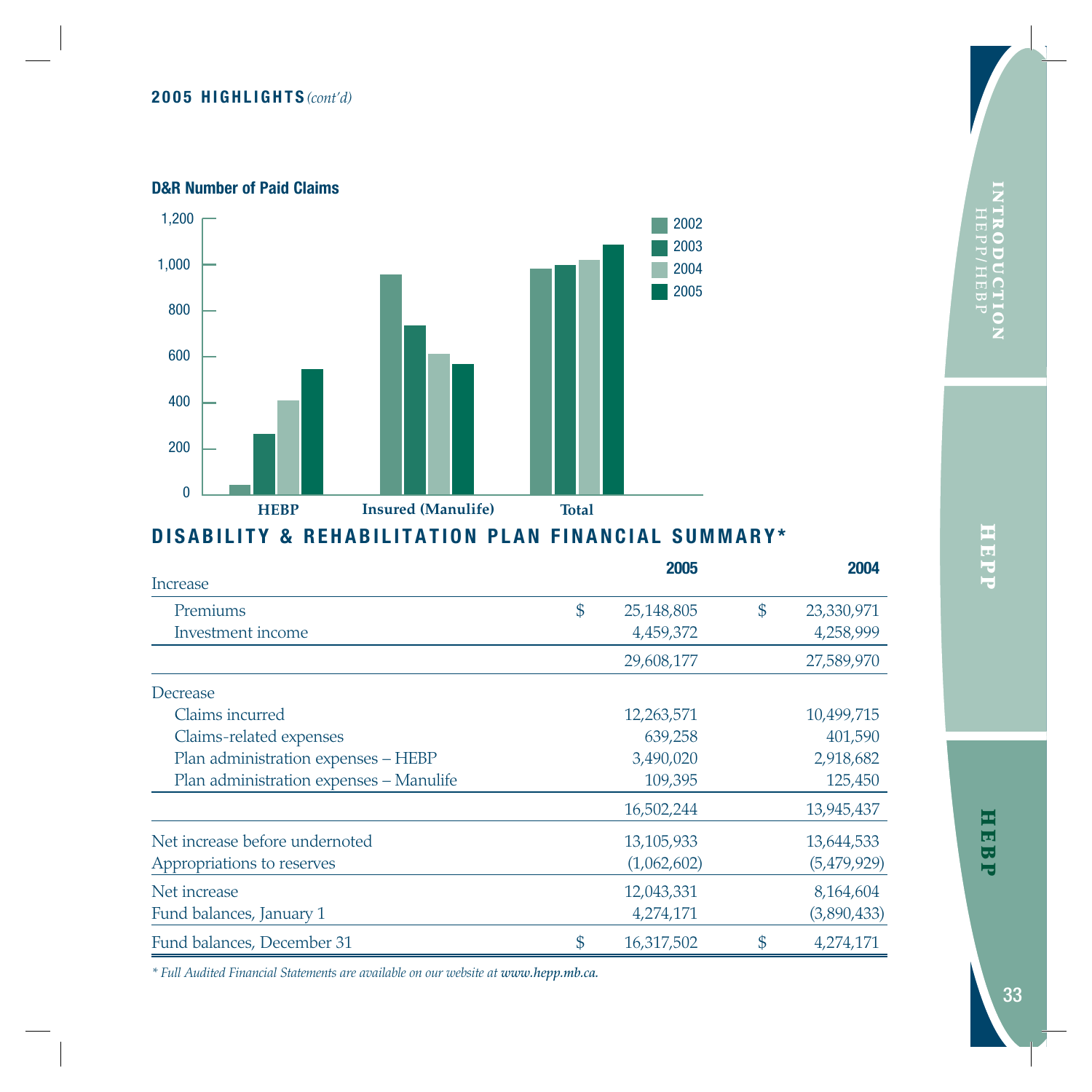# **2005 HEPP DIRECTORY** *(As of December 31, 2005)*

# **BOARD OF TRUSTEES**

### **Union Representatives**

**Ray Erb** *Manitoba Government and General Employees Union*

**Doug Laurie** *International Union of Operating Engineers*

**Bob Malazdrewich** *(Vice-Chair) Canadian Union of Public Employees*

**Bob Romphf** *Manitoba Nurses Union*

**Ken Swan** *Manitoba Association of Health Care Professionals*

**Bruno Zimmer** *United Food and Commercial Workers Union Local 1869*

### **Employer Representatives**

**Jean-Paul Gobeil** W*innipeg Regional Health Authority*

**Paul Kochan** *Winnipeg Regional Health Authority*

**Gloria O'Rourke** *(Chair) Winnipeg Regional Health Authority*

**Ray Spokes** *St. Boniface General Hospital*

**Merv Toderian** *Parkland Regional Health Authority*

**Janet Wilcox-McKay**  *Brandon Regional Health Authority*

# **INVESTMENT COMMITTEE**

**Alan Brownridge** *Retired Investment Executive*

**Bob Darling** *Retired Investment Executive*

**Ray Erb** *(Chair) Manitoba Government and General Employees Union*

**Bob Malazdrewich** *Canadian Union of Public Employees* **Michael Nesbitt** *(Vice-Chair) Montrose Mortgage Corp.*

**Bob Romphf** *Manitoba Nurses Union*

**Ray Spokes** *St. Boniface General Hospital*

**Darcy Strutinsky** *Winnipeg Regional Health Authority*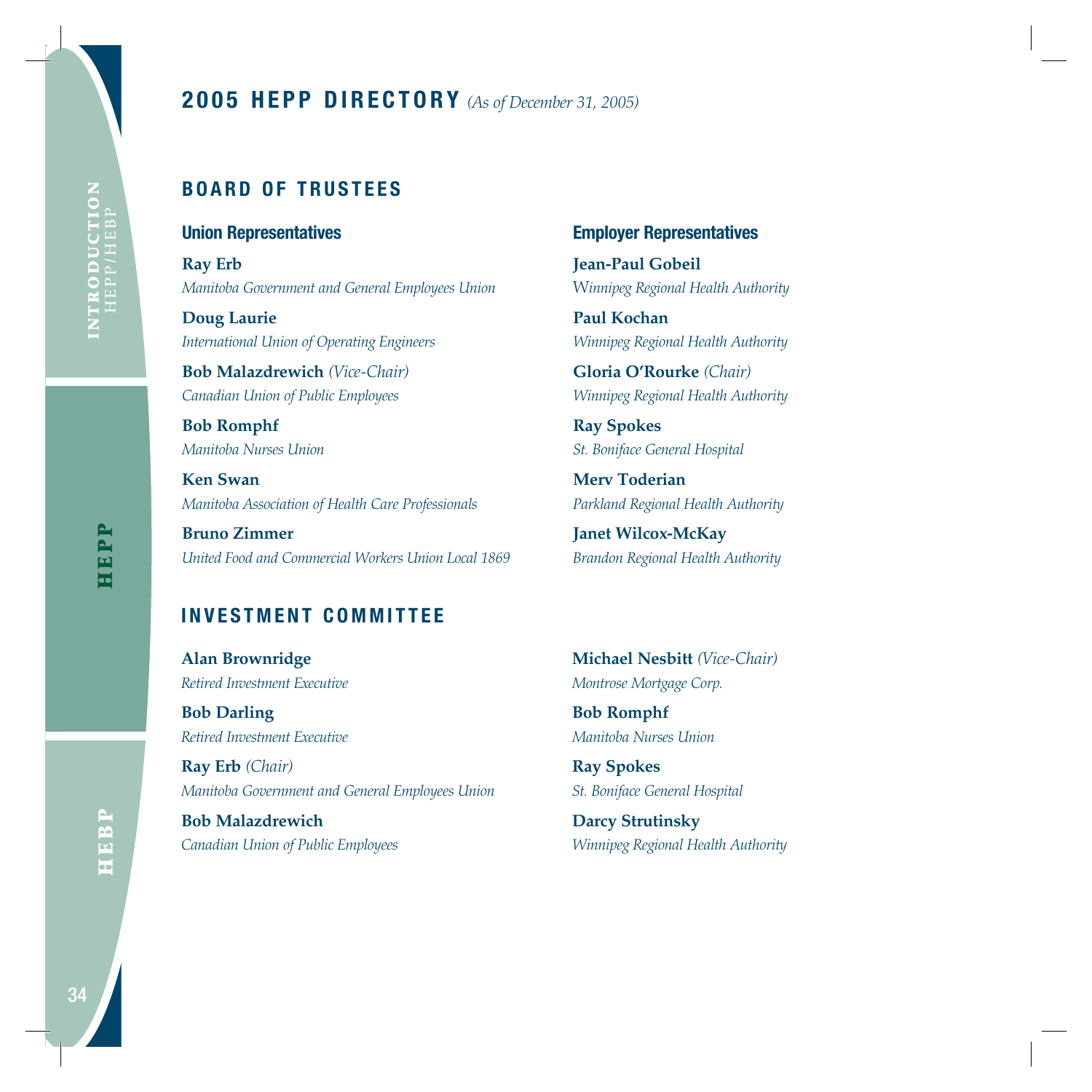# **AUDIT COMMITTEE**

**Jim Husiak** *The Exchange Consulting Group*

**Bob Malazdrewich** *(Ex-officio member) Canadian Union of Public Employees* 

**Gloria O'Rourke** *(Ex-officio member) Winnipeg Regional Health Authority*

**Don Onofriechuk** *Winnipeg Regional Health Authority* **David Rubel** *Winnipeg Regional Health Authority*

**Ken Swan** *Manitoba Association of Health Care Professionals*

**Gordon Webster** *(Chair) Retired Partner, Pricewaterhouse Coopers*

# **CONSULTANTS**

Custodian – *CIBC Mellon Global Securities Services Company* Legal Counsel – *Koskie Minsky* Auditor – *KPMG LLP* Actuary – *Towers Perrin*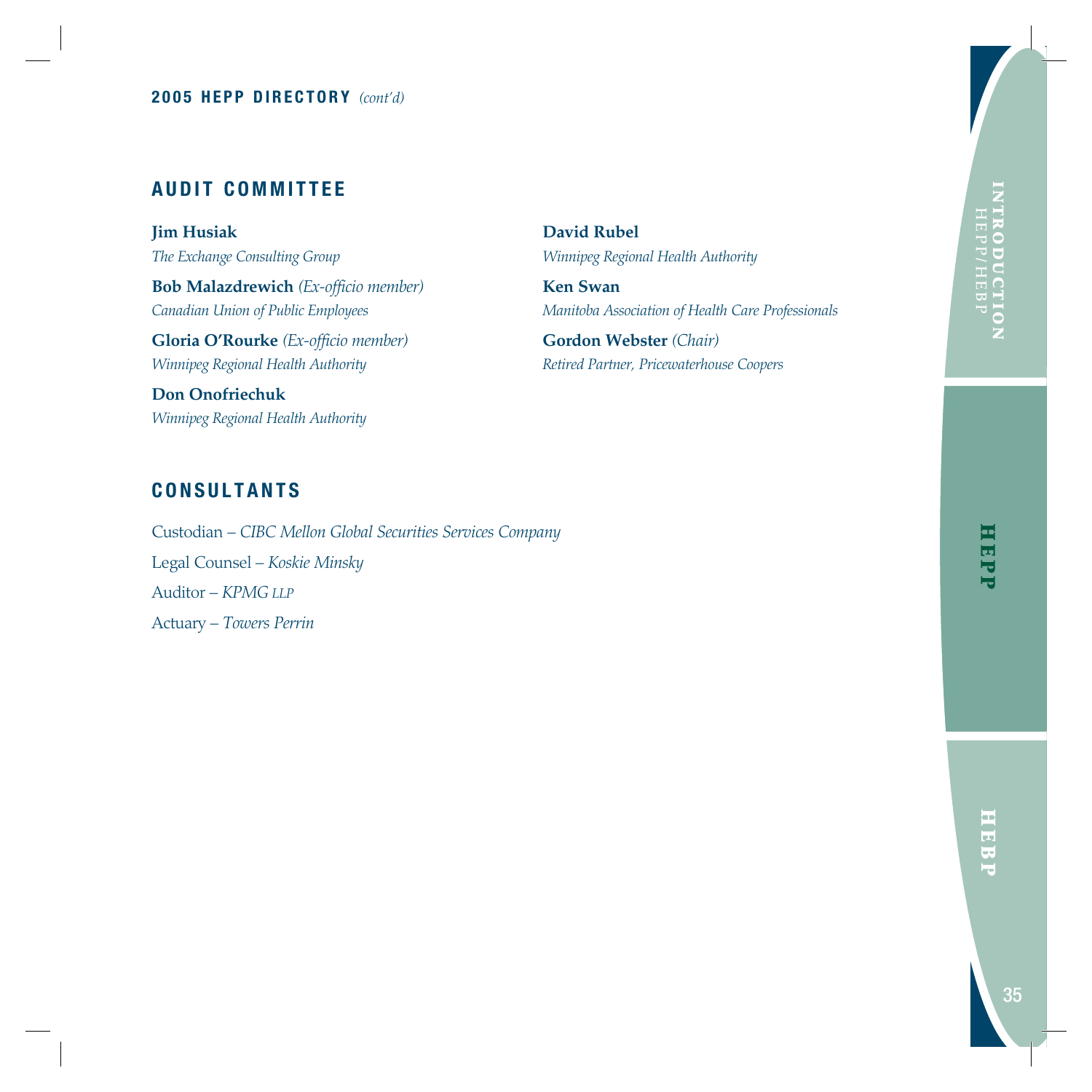# **2005 HEBP DIRECTORY** *(As of December 31, 2005)*

# **BOARD OF TRUSTEES**

### **Union Representatives**

**Brian Ellis** *Canadian Union of Public Employees*

**Ray Erb** *Manitoba Government and General Employees Union*

**Doug Laurie** *International Union of Operating Engineers*

**Bob Romphf** *(Chair) Manitoba Nurses Union*

**Ken Swan** *Manitoba Association of Health Care Professionals*

# **AUDIT COMMITTEE**

**Terry Dyck** *Accounting and IT Coordinator, MNU*

**Gabriel Forest** *Retired Partner, PricewaterhouseCoopers*

**Monica Girouard** *Financial Coordinator, MGEU*

# **CONSULTANTS**

Auditor – *KPMG LLP* Legal Counsel – *Koskie Minsky* Actuarial Consulting – *Morneau Sobeco, Eckler Partners Ltd.*

### **Employer Representatives**

**Jean-Paul Gobeil** *(Vice-Chair) Winnipeg Regional Health Authority*

**Gloria O'Rourke** *Winnipeg Regional Health Authority*

**Frank Ryplanski** *Regional Health Authorities of Manitoba*

**Merv Toderian** *Parkland Regional Health Authority*

**Janet Wilcox-McKay**  *Brandon Regional Health Authority*

**Pat Matthews** *Retired CFO, Gendis*

**Bob Vandewater** *(Chair) VP, CIBC Wood Gundy*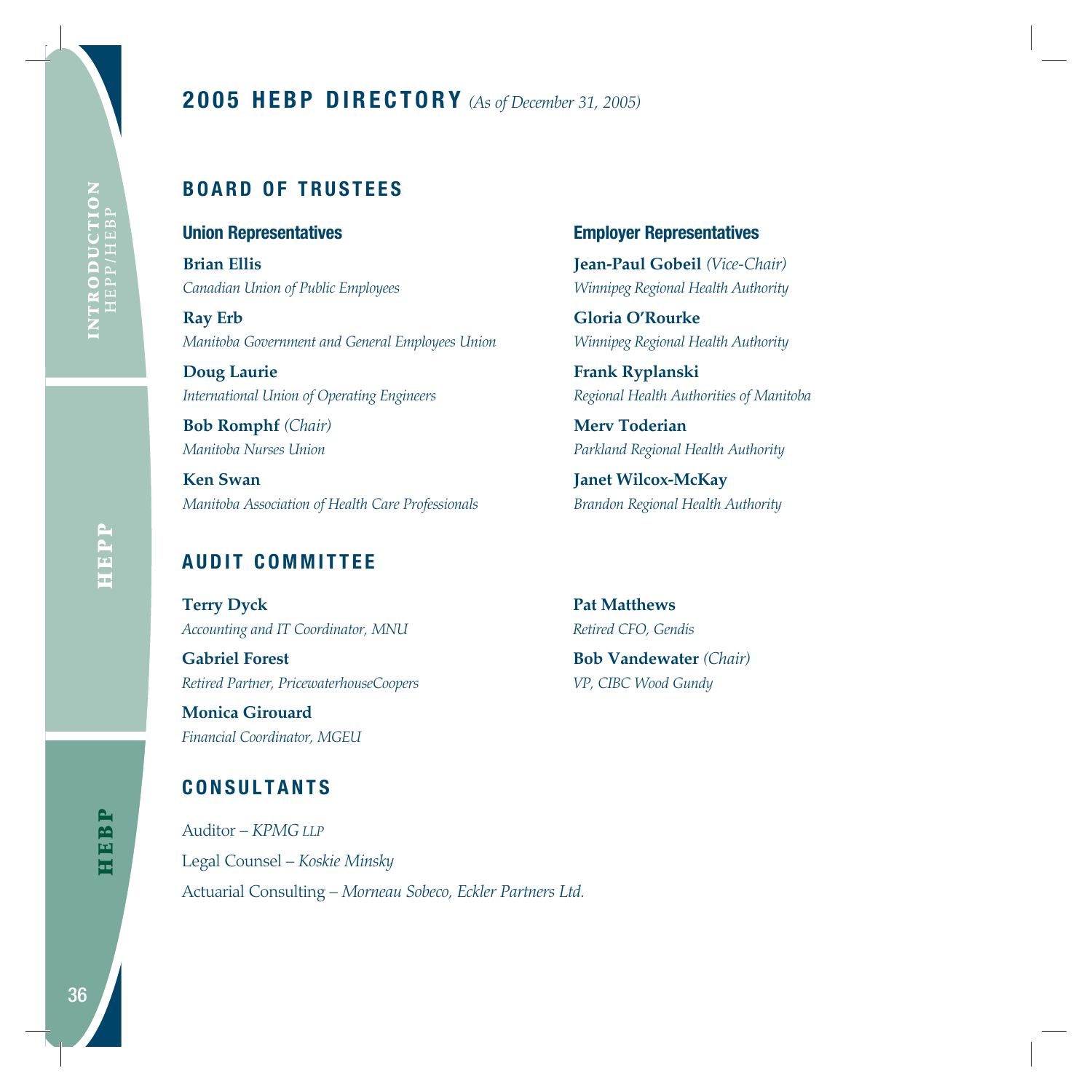# **2005 HEPP/HEBP DIRECTORY** *(As of December 31, 2005)*

# **JOINT GOVERNANCE COMMITTEE**

**Jean-Paul Gobeil** *Winnipeg Regional Health Authority*

**Doug Laurie** *International Union of Operating Engineers*

**Bob Malazdrewich** *Canadian Union of Public Employees* **Gloria O'Rourke** *Winnipeg Regional Health Authority*

**Frank Ryplanski** *Regional Health Authorities of Manitoba*

**Bruno Zimmer** *Manitoba Council of Health Care Unions*

# **JOINT EXECUTIVE COMMITTEE**

**Jean-Paul Gobeil** *Winnipeg Regional Health Authority*

**Bob Malazdrewich** *Canadian Union of Public Employees* **Gloria O'Rourke** *Winnipeg Regional Health Authority*

**Bob Romphf** *Manitoba Nurses Union*

# **HEPP/HEBP EXECUTIVE MANAGEMENT TEAM**

**Kay Dunthorne, FLMI, ACS, ALHC,** *Director, Benefits Administration* **Rohini Halli, CA,** *Director of Finance* **Barbara Kieloch, RN, BN, MScA,** *Director, Disability & Rehabilitation* **Ronald Queck, CFA,** *Director of Investments*